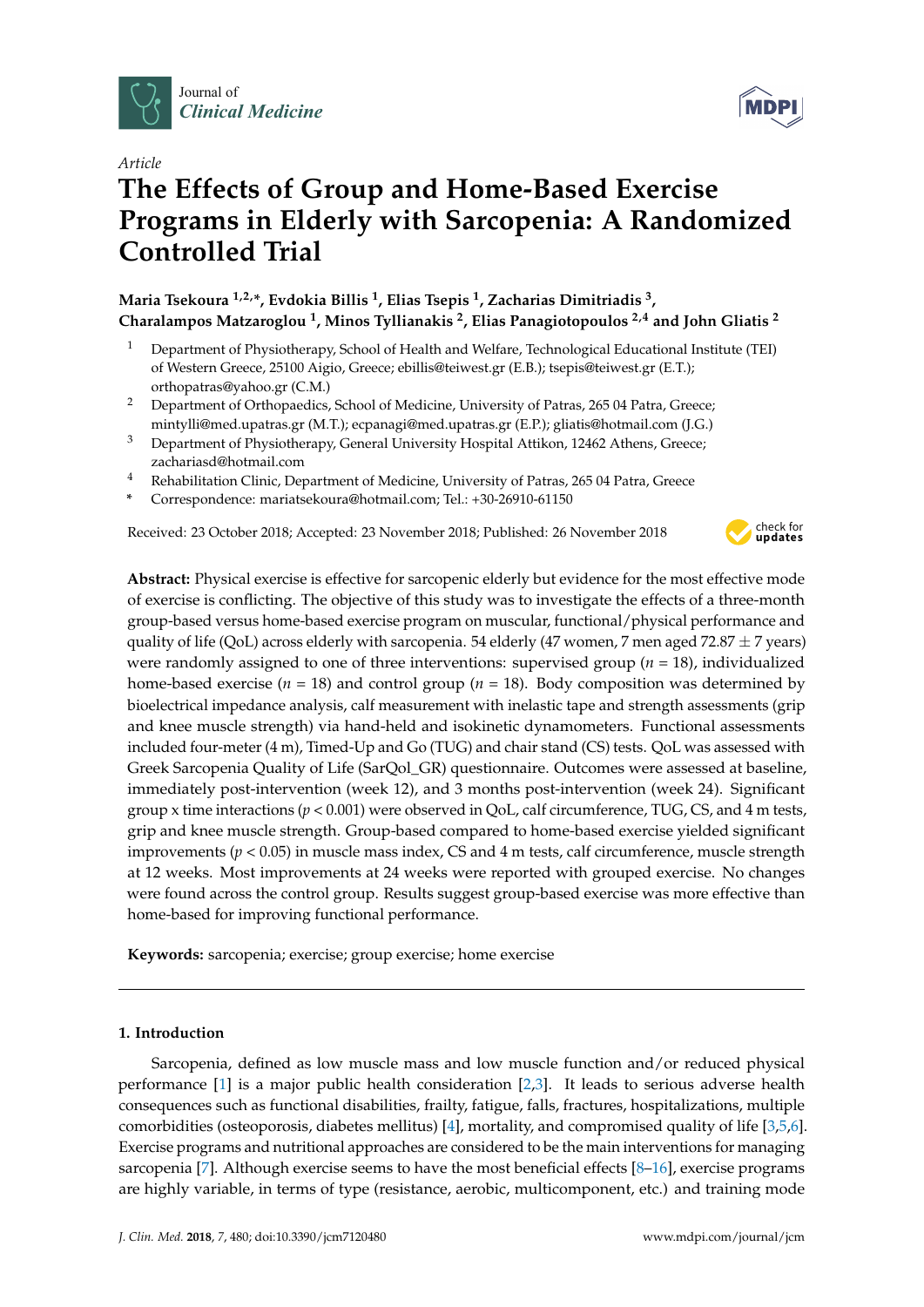(type, frequency duration, setting, etc.). Furthermore, limited evidence exists regarding exercise intervention as monotherapy [\[12](#page-14-1)[–15\]](#page-14-2); thus, limiting the effects of exercise alone. Four systematic reviews [\[1](#page-13-0)[,17](#page-14-3)[–19\]](#page-14-4) published in recent years on different nonpharmacological treatments for sarcopenia highlighted the diversity across studies in terms of the samples' nutritional status, degree of physical frailty, the exercise training mode as well as the outcome measures used. Additionally, quality of evidence was rather low [\[18\]](#page-14-5). And, although exercise has positive effects in improving muscle strength and physical function, especially when 3 months' resistance exercise programs are administered [\[7\]](#page-13-6), the current subject merits further research.

Regarding the mode of exercise, an important factor is whether it is performed individually or in a group. Although both exercise deliveries are cost-effective [\[20\]](#page-14-6), supervised group-based exercise programs appear superior in older participants for facilitating strong adaptations to exercise (muscles, bones, and cardiovascular system). Yet, they are associated with difficulties regarding patient adherence (accessibility issues of center-based programs). Alternatively, literature supports home-based exercise programs, in that, once patients are committed to them, they have long-term benefits [\[20,](#page-14-6)[21\]](#page-14-7). Effects of center-based versus home-based exercise programs indicate variability in their results across different patient groups and populations [\[22\]](#page-14-8); suggesting a need to further explore the effectiveness of these delivery options. No study so far has evaluated group versus home-based exercise programs for elderly with sarcopenia [\[23\]](#page-14-9).

The purpose of this study was to compare the efficacy of a group-based exercise training program over a home-based exercise training program on muscle strength, muscle mass, physical performance, functional status and quality of life parameters in elderly people with sarcopenia living in Greece.

#### **2. Experimental Section**

#### *2.1. Participants/Study Population*

Participants were recruited from the region of Achaia, mainland in Western Greece using flyers, posters, and advertisements in newsletters. The assessment procedure was carried out at three sites; University Hospital of Patras, Technological Educational Institute (TEI) of Western Greece, and 2nd Open Care Centre of Patras for the Elderly.

Before recruitment, each participant was screened for eligibility whether he/she met the criteria for sarcopenia. Eligible were patients who were defined as having presarcopenia, sarcopenia, or severe sarcopenia. According to the criteria reported by the European Working Group of Sarcopenia in Older People (EWGSOP), presarcopenia is characterized by low muscle mass, sarcopenia is characterized by low muscle mass, plus low muscle strength, or low physical performance, and severe sarcopenia by low muscle mass, low muscle strength, and low physical performance [\[24\]](#page-14-10). All patients defined in any of these categories could participate in the study. Additional criteria for inclusion were age 60 years or older and living independently in the community. Exclusion criteria included (a) cognitive impairments, (b) neurological disorders, (c) pacemaker fitted, (d) cardiovascular diseases or high blood pressure not controlled with medication, (e) previous surgery on lower limbs affecting gait, (f) medical or other musculoskeletal problems that could affect ability to complete objective assessments,  $(g)$  currently engaged in exercise training (within last 3 months), and (h) body mass index (BMI)  $>$  50.

All participants signed an informed consent form prior to their inclusion. The protocol was approved by the Ethical Committee of the TEI of Western Greece (reference number 4052). Additionally, the study has been registered at <www.isrctn.com> following identification number: ISRCTN92538100.

#### *2.2. Randomized Group Assignment*

After the baseline assessment, subjects were randomly assigned to one of three intervention groups: (i) supervised group exercise, (ii) individualized home-based exercise group, and (iii) control group. Randomization was undertaken by the use of consecutively marked and sealed envelopes. A researcher generated the random allocation sequence in blocks of 6 and prepared the sealed envelopes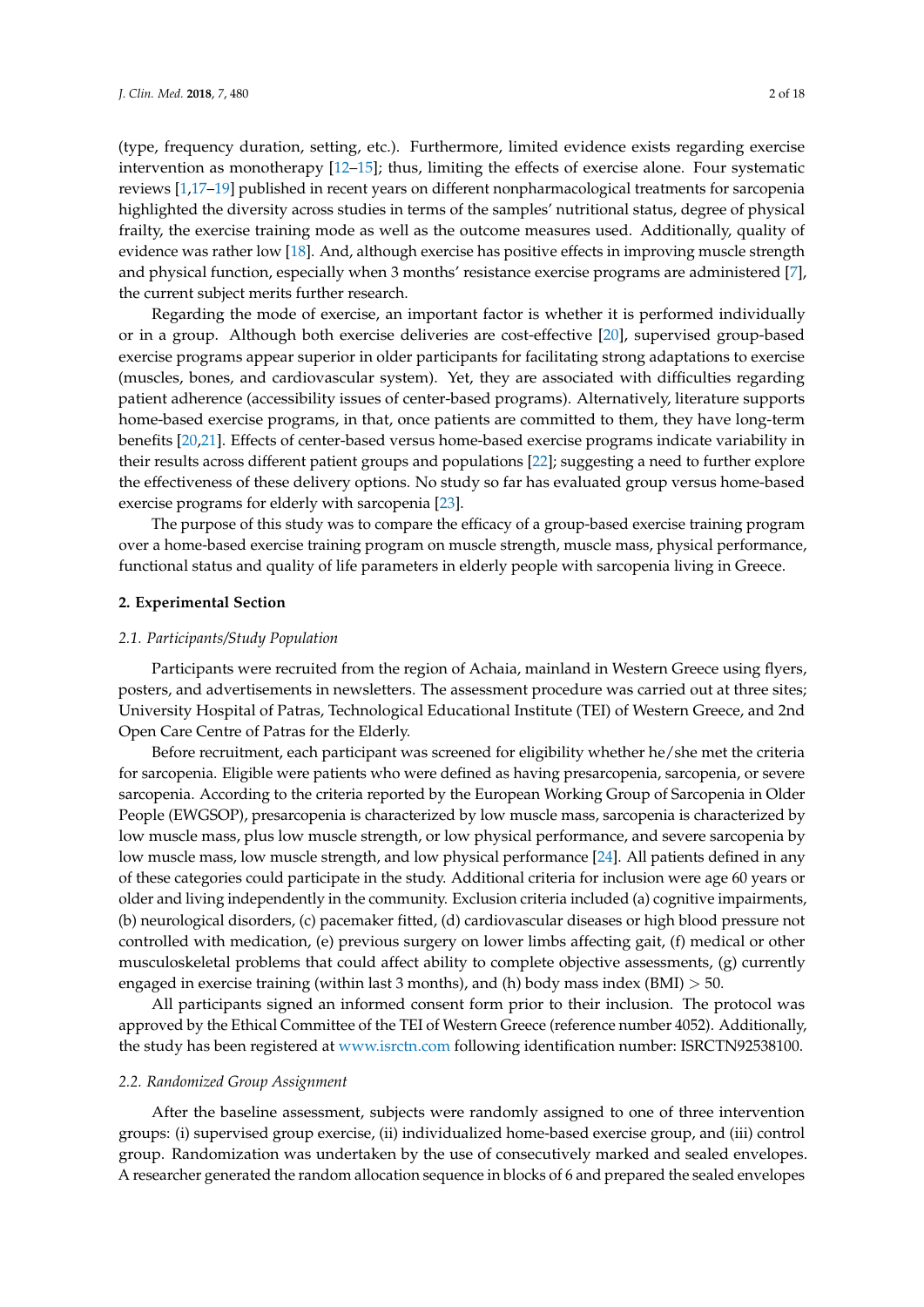for the total population [\[25\]](#page-14-11). Numbered envelopes for the total population were handled by an independent researcher who did not participate in any of the interventions.

#### *2.3. Outcome Measures*

All participants were assessed at baseline, immediately post-intervention (week 12), and at 3 months post-intervention (week 24). Measures included an interview survey, body composition assessments, muscle strength assessments, physical function tests, and quality of life assessment. All measurements were made by the same health professional, a geriatric physiotherapist, highly experienced in using the aforementioned measurements.

#### 2.3.1. Interview Survey

Each participant was interviewed face-to-face to assess his/her history of falls, lifestyle habits, exercise habits, and medication use. Participants also completed a Mental State Examination (MMSE), which consisted of a 30-point questionnaire for evaluating their cognitive function. MMSE has been validated and extensively used in both clinical practice and research [\[26,](#page-15-0)[27\]](#page-15-1).

#### 2.3.2. Body Composition Assessment

Height was measured with a wall stadiometer without shoes. Body weight was measured to the nearest 0.1 kg and height was measured to the nearest 0.1 cm. Measurements of height and weight were used to calculate body mass index (BMI) (kg/m<sup>2</sup>). Body composition was determined using bioelectrical impedance analysis (BIA), with a Tanita BC-601 model body analysis monitor. Participants removed their socks, stood on two metallic electrodes on the floor scale barefoot, and held two metallic grip electrodes placed in the palm of their hand with their fingers wrapped around the handrails. Fat free mass (FFM) was measured by BIA and skeletal muscle mass (SMM) was calculated by the following equation: SMM (kg) =  $0.566 \times$  FFM. Skeletal muscle mass index (SMMI) was calculated as skeletal muscle mass (kg)/height squared [\[26](#page-15-0)[,28\]](#page-15-2). Cut-off thresholds for skeletal muscle mass indices were set at 7.23 kg/m<sup>2</sup> and 5.67 kg/m<sup>2</sup> in males and females, respectively [\[24\]](#page-14-10). Participants were recommended to have a bowel movement within 30 min before the measurement, and also not consume any alcoholic beverages and meals for at least 48 h and 4 h, respectively before the tests [\[29\]](#page-15-3).

Calf circumference (CC) was measured with inelastic tape with the elderly participants in the upright position, with feet 20 cm apart. CC was measured at the calf's greatest girth [\[30–](#page-15-4)[32\]](#page-15-5).

#### 2.3.3. Muscular Strength Assessments

Handgrip strength (HGS) was measured using a standard hydraulic hand dynamometer (Saehan, Seoul, Korea) and according to EWGSOP, the cut-off thresholds for handgrip strength are 20 kilograms (kg) for women and 30 kg for men. Grip strength measurement is a valid and reliable method for measuring muscle strength [\[33\]](#page-15-6). Each patient's dominant hand was tested. The patients were seated with the arms adducted, the forearm to be tested unsupported, elbow flexed at 90°, and wrist in a neutral position. Participants were asked to apply the maximum grip strength for 3 times and the highest value was recorded as the subject's grip strength.

Knee Muscle strength was assessed with Biodex isokinetic dynamometer for knee flexors and extensors (isokinetic concentric extension-flexion at 90◦/s and 180◦/s). All measurements were carried out by the same (trained in this procedure) physiotherapist. Participants were asked to perform the movement with their maximal strength, while verbal encouragement was offered throughout the effort. Calibration of the equipment was performed according to the manufacturer's specifications before every testing session.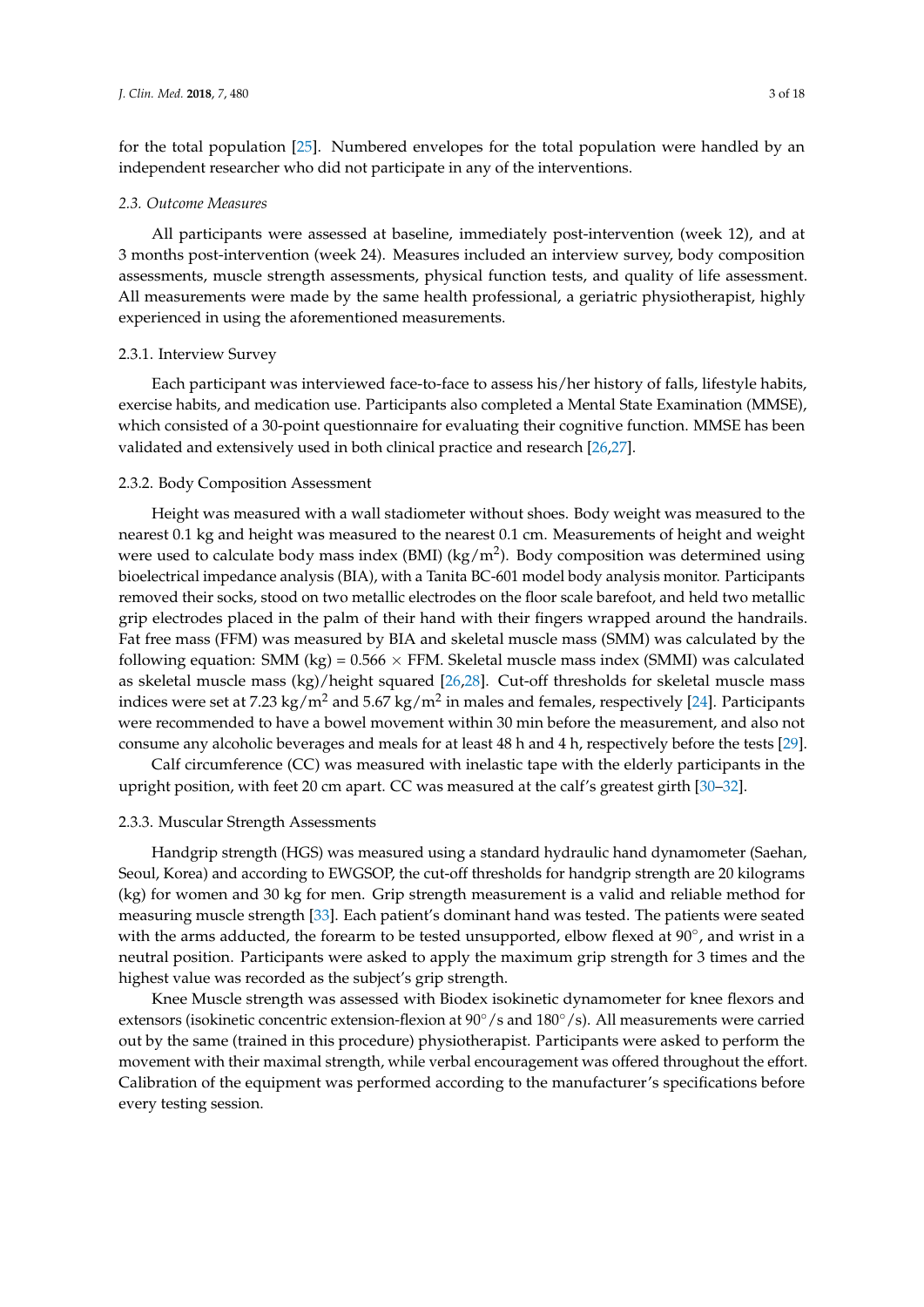#### 2.3.4. Functional Assessments

Walking speed was assessed via the four meter  $(4 \text{ m})$  walking test. They were informed to walk 4 m with their usual speed. Function was assessed using the Timed Up and Go test (TUG) and the chair stand (CS) test. For both functional tests (TUG and CS test), participants were seated in a standard 45 cm height chair, with the back against the chair, both arms resting along their body and both feet completely resting on the floor. For the TUG assessment they were instructed, on the word "go," to get up and walk 3 m forward, as fast as possible, turn around an obstacle, return to the chair, and sit down again [\[34\]](#page-15-7). For the CS test participants needed to stand up 5 times from sitting (while keeping the arms crossed) and sit down again as fast as possible [\[35\]](#page-15-8). Procedures were fully explained before assessment followed by a familiarization attempt. For all three functional tests, time in seconds was the recorded variable.

#### 2.3.5. Quality of Life Assessment

Quality of life (QoL) was assessed using the Greek validated version of the Sarcopenia Quality of Life (SarQol\_GR) questionnaire [\[29\]](#page-15-3). This questionnaire is the first sarcopenic-specific, self-administrated QoL questionnaire including 22 questions, rated on a 4-point Likert scale of frequency (often, sometimes, rarely, never) and intensity (a lot, moderately, a bit, not at all). SarQoL is organized into seven QoL domains: Physical and Mental Health, Locomotion, Body Composition, Functionality, Activities of Daily Living (ADL), Leisure activities, and Fears. The total scoring of the SarQoL questionnaire ranges from 0 (worst imaginable health) to 100 (best imaginable health) [\[36\]](#page-15-9).

#### *2.4. Interventions*

Both exercise programs were delivered by a well-trained and highly-experienced geriatric physiotherapist. Participants were randomized into three groups; group-based exercise, home-based exercise and control group.

Group-based program: Participants attended a 60-min comprehensive progressive group exercise program twice a week for three months. In addition, they had to walk for 100 min per week (minimum; ~30–35 min; 3 times/week). The exercise session included a 5–10 min warm-up (predominantly stretching) of the neck, shoulders, lower back, hips, knees and ankles, 20–30-min of strengthening exercises, 20 min of balance and gait training exercises, followed by a 5–10 min cool-down. Strengthening exercises were carried out in a progressive sequence from the seated position (which provided a secure and stable position) to the standing position. Strengthening focused on hip extensors and abductors, knee flexors and extensors, and ankle dorsi and plantar flexors. Strengthening of the upper limp focused on shoulder flexors, extensors, abductors, and elbow flexors and extensors. The balance exercises contained exercises, such as one-leg stands, tandem stands, and tandem walking. Participants were initially instructed to complete up to one set of 8 repetitions for each type of exercise, which gradually increased to 12 repetitions, and up to two sets for each exercise. The intensity of the exercise was based on the Borg Rating of Perceived Exertion (RPE). This is a psychophysical, category scale measuring physical activity intensity level with ratings ranging from 6 (no exertion at all) to 20 (maximal exertion) [\[37\]](#page-15-10). An explanation of this rating scale was provided to participants prior to the intervention to ensure proper understanding of exercise intensity [\[38\]](#page-15-11). Strengthening exercises progressed by applying additional weight or increasing the number of repetitions. Balance exercises progressed from standing to holding on to a stable structure to perform the exercise independently of support. All exercise sessions were carried out in the 2nd Open Care Centre of Patras. Attendance of each participant was documented throughout all sessions.

Home-based program. Participants in this group received home therapeutic exercises for 12 weeks. Additionally they were instructed to walk for 100 min per week (minimum; ~30–35 min; 3 times/week). The home-based exercise program included the same exercises with Group A, consisting of stretching, muscle strengthening, balance and gait training of moderate intensity. Each participant received a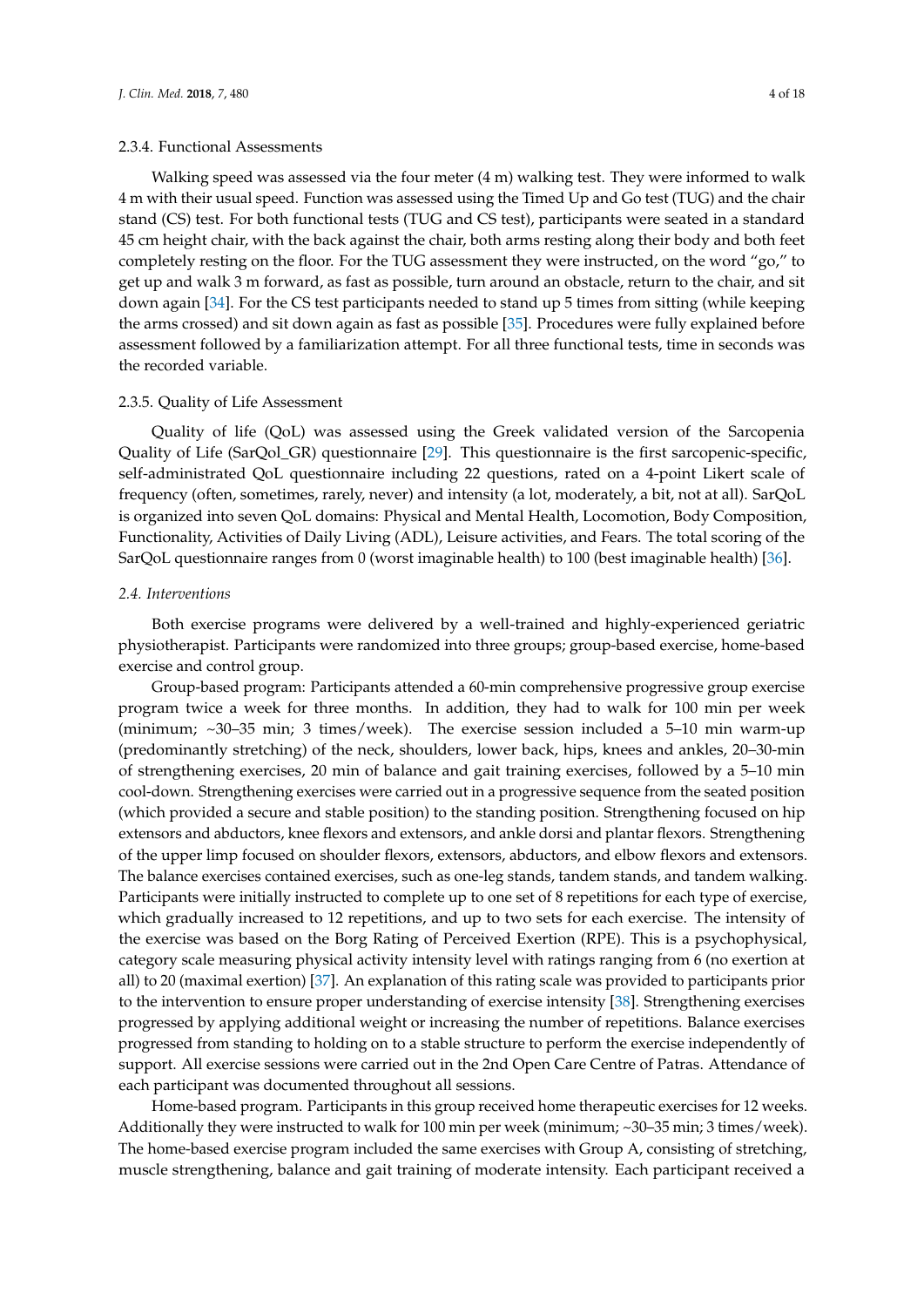detailed booklet outlining the program, free weights for the upper limp and ankle cuff weights at the initial session. For each participant, the physiotherapist supervising the home program visited each participant's home to instruct him/her on how to perform exercise safely and properly and revisited each subject three more times, to make progressive adjustments to the exercise protocol. Each of these four visits in the first 2 months took approximately 1 h each. The physiotherapist also made four telephone calls across the first 12 weeks, in order to ensure exercise compliance and to pick-up any problems. In addition, participants were asked to keep an exercise diary and record the days they completed the program. All subjects undertook the same intensity (RPE) and progression of exercises as had been prescribed for the group-based program. Participants in both exercise groups were instructed not to perform any additional physical activities in these 12 weeks.

Table [1](#page-4-0) summarizes the intervention programs in more detail, as well as the exercise progressions for both groups.

Control group: Following the baseline assessment, the participants received an educational leaflet about sarcopenia with advice on diet, lifestyle, and activity. Participants allocated in this group received no exercises during the time of the study.

<span id="page-4-0"></span>

|                           | Warm up                                                                                                                                                                                                              | Resistance                                                                                                                                                                                                                                                                                                                                        | <b>Balance</b>                                                                                                                                                                                                                                          | Cool down                                                                                                                                                   |
|---------------------------|----------------------------------------------------------------------------------------------------------------------------------------------------------------------------------------------------------------------|---------------------------------------------------------------------------------------------------------------------------------------------------------------------------------------------------------------------------------------------------------------------------------------------------------------------------------------------------|---------------------------------------------------------------------------------------------------------------------------------------------------------------------------------------------------------------------------------------------------------|-------------------------------------------------------------------------------------------------------------------------------------------------------------|
| Phase 1<br>$( weeks 1-4)$ | <b>Activity:</b> seated<br>marching, forward walk<br>and turn, semi-tandem<br>walk, circle walking, sit<br>to stand, double side<br>arm raise, neck flexion,<br>neck rotation,<br>ankle-four-way<br>Duration: 5 min. | Activity: knee<br>extensor-flexor, hip<br>abductor-extension, ankle<br>plantar flexors-dorsi flexors,<br>wall push up, seated bicep<br>curl, seated triceps extension,<br>seated lateral shoulder raises,<br>seated abdominal crunches<br>Duration: 15 min<br><b>Reps:</b> $8 \times 1$ set<br>Intensity: Easy (10-11 points)<br>in the Borg RPE) | <b>Activity:</b> walking and turning<br>around, walking-backward-<br>tandem-heel-toe-heel to<br>toe-sideways, one leg stand,<br>tandem stance<br>Duration: 15 min<br><b>Reps:</b> $8 \times 1$ set<br>Intensity: Easy (10-11 points<br>in the Borg RPE) | Activity: forward<br>walk/march,<br>stretch-neck/shoulder/<br>chest/rhomboid/,<br>/tricep/lats/oblique,<br>/hamstring,<br>/gastrocnemius<br>Duration: 5 min |
| Phase 2<br>$( weeks 5-8)$ | <b>Activity:</b> As in phase 1<br>Duration: 5 min.                                                                                                                                                                   | <b>Activity:</b> As in phase 1<br>Added sit to stand exercise<br>Duration: 20 min<br><b>Reps:</b> $10 \times 2$ sets<br>Intensity: Easy (10-12 points)<br>in the Borg RPE)                                                                                                                                                                        | <b>Activity:</b> As in phase 1<br>Added walking backward<br>Duration: 20 min<br><b>Reps:</b> $10 \times 2$ sets<br>Intensity: Easy (10-12 points<br>in the Borg RPE)                                                                                    | <b>Activity:</b> As in phase 1<br>Duration: 5-10 min                                                                                                        |
| Phase 3<br>(weeks 9–12)   | <b>Activity:</b> As in phase 2<br>Duration: 5-10 min                                                                                                                                                                 | <b>Activity:</b> As in phase 2<br>Duration: 20 min<br><b>Reps:</b> $12 \times 2$ sets<br>Intensity: Medium to hard<br>(12 points in the Borg RPE)                                                                                                                                                                                                 | <b>Activity:</b> As in phase 2<br>Duration: 20 min<br><b>Reps:</b> $12 \times 2$ sets<br><b>Intensity:</b> Medium to hard<br>(12 points in the Borg RPE)                                                                                                | Activity: As in phase 2<br>Duration: 5-10 min                                                                                                               |

|  |  | Table 1. Exercise intervention program. |  |
|--|--|-----------------------------------------|--|
|--|--|-----------------------------------------|--|

Borg RPE: Borg Rating of Perceived Exertion.

#### **3. Statistical Analysis**

G\* power was used for sample size calculation. Based on this and the algorithms provided by SPSS (which were used for the statistical analysis), the detection of a large effect size (i.e., *f* = 0.4) for the group\*time interaction of the 2 way mixed ANOVA (3 groups, 3 measurements) requires at least 15 participants per group (*a* = 0.05, power = 0.80). The addition of 3 elderly per group was decided after discussions with the other research members to control for any dropouts. Therefore, 18 patients per group were recruited in order to increase the statistical power as well as to prevent problems resulting from a potential patient dropout.

The descriptive characteristics were presented as mean and standard deviation. One-way ANOVA was used to verify baseline differences between the groups. Within and between group differences with the interaction of group\*time, for each dependent variable, were examined by using the two-way mixed (ANOVA). The effectiveness of each type of intervention was additionally examined by using repeated measures ANOVAs. Post-hoc analysis was conducted with Bonferroni tests. A one-way ANOVA test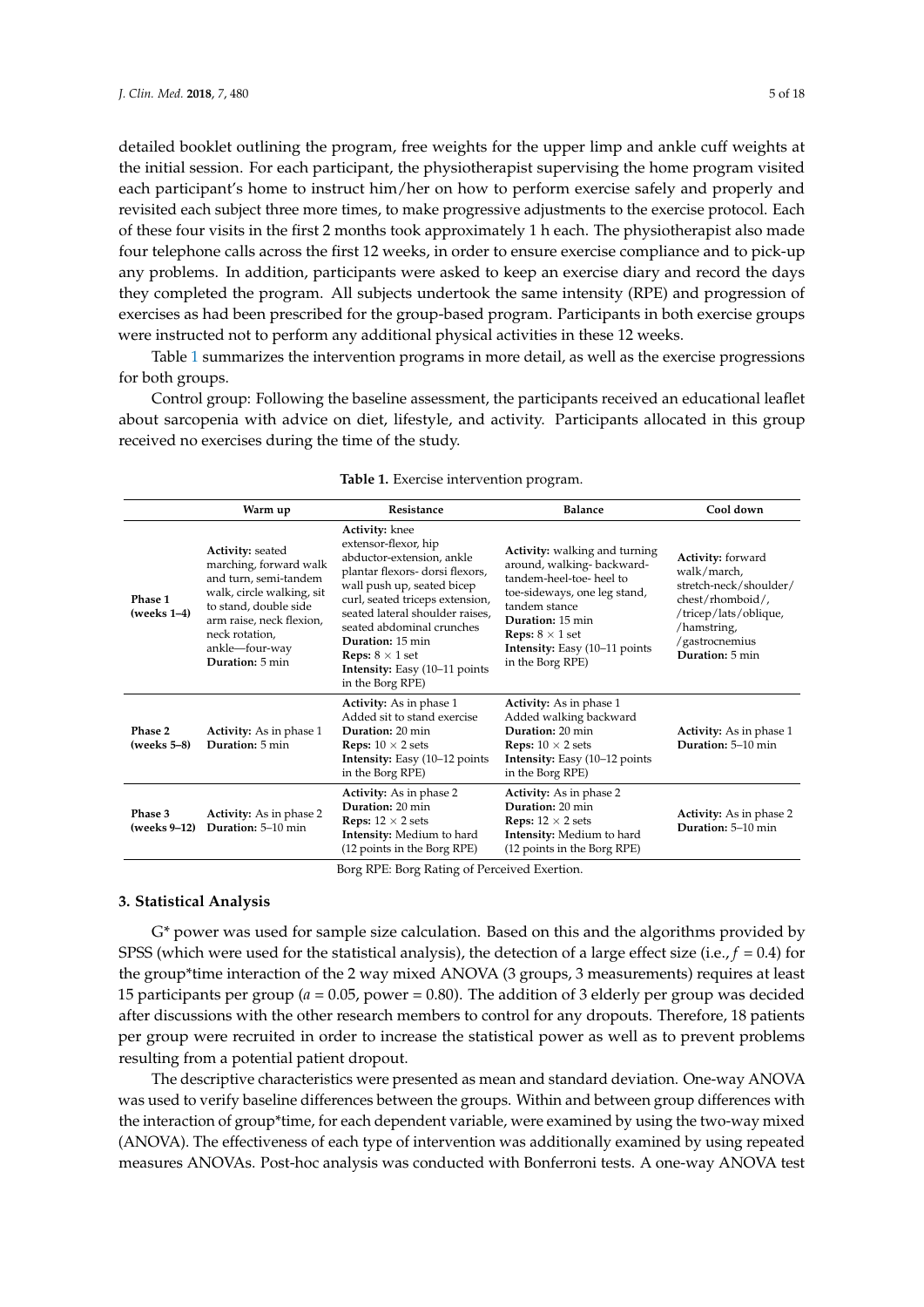was used in order to determine the difference between groups. The two-tailed significance level was set at  $p \leq 0.05$  for all tests. SPSS 20.0 (SPSS, Chicago, IL, USA) was used for the statistical analysis.

#### **4. Results**

Figure [A1](#page-13-8) presents the CONSORT flow diagram of patient selection and allocation in the present study. A total sample of 314 elderly people underwent baseline assessment and 60 (19.1%) participants were operationally defined as sarcopenic (Figure  $A1$ ), based on the consensus criteria for the diagnosis of sarcopenia of the EWGSOP [\[1\]](#page-13-0).

A total of fifty-four participants [men (*n* = 7) and women (*n* = 47)] with a mean age of 72.87 (SD = 7.02) years completed the study. No dropouts were recorded. Baseline parameters comprising the assessment for the clinical diagnosis of sarcopenia, as well as other population characteristics, were similar across groups (Table [2\)](#page-5-0). The only significantly different characteristic across the groups was smoking. MMSE scores for all participants were between 28–30. Based on the results of the handgrip test, gait speed and the BIA measurements 45 (83%) subjects of the total study population were categorized as having sarcopenia and 9 (17%) as having severe sarcopenia.

<span id="page-5-0"></span>**Table 2.** Baseline characteristics of sarcopenic participants (*n* = 54). SarQoL\_GR: Sarcopenia Quality of Life.

| Comorbidities                     | Group-Based<br>$(n = 18)$ | Home-Based<br>$(n = 18)$ | <b>Control Group</b><br>$(n = 18)$ | Total<br>$(n = 54)$ | <i>p</i> -Value |  |
|-----------------------------------|---------------------------|--------------------------|------------------------------------|---------------------|-----------------|--|
| mean $\pm$ SD                     |                           |                          |                                    |                     |                 |  |
| Age                               | $74.56 \pm 6.04$          | $71.17 \pm 6.47$         | $72.89 + 8.31$                     | $72.87 \pm 7.02$    | 0.35            |  |
| Body mass index (BMI) $(kg/m^2)$  | $21.95 \pm 2.18$          | $23.24 \pm 2.78$         | $22.98 \pm 2.29$                   | $22.72 \pm 2.45$    | 0.25            |  |
| Drugs $(n)$                       | $3.55 \pm 1.24$           | $3.33 \pm 1.37$          | $2.77 \pm 1.66$                    | $3.22 + 1.44$       | 0.25            |  |
| Comorbidities                     | $2.66 \pm 1.08$           | $2.5 \pm 0.92$           | $2.83 \pm 1.2$                     | $2.66 \pm 1.06$     | 0.65            |  |
| Quality of life (SarQol_GR score) | $57.08 \pm 13.24$         | $56.51 \pm 10.64$        | $53.21 \pm 13.15$                  | $56.6 \pm 12.28$    | 0.6             |  |
| Handgrip strength                 | $17.22 \pm 4.8$           | $19.2 \pm 3.6$           | $17.43 + 4.04$                     | $17.95 \pm 4.2$     | 0.304           |  |
| Gait speed                        | $0.87 \pm 0.13$           | $0.9 \pm 0.10$           | $0.91 \pm 0.12 \pm$                | $0.89 \pm 0.11$     | 0.63            |  |
|                                   |                           | number (percentage)      |                                    |                     |                 |  |
| Gender                            |                           |                          |                                    |                     |                 |  |
| Female                            | $16(89\%)$                | 15(84%)                  | 16(89%)                            | 47 (87.3%)          | 0.87            |  |
| Male                              | $2(11\%)$                 | 3(16%)                   | $2(11\%)$                          | 7(12.7%)            |                 |  |
| Smoking                           | $2(11\%)$                 | 3(16%)                   | 8(44%)                             | 13(24%)             | 0.04            |  |
| <b>Educational</b> status         |                           |                          |                                    |                     |                 |  |
| Elementary                        | $3(16.7\%)$               | $2(11.1\%)$              | $2(11.1\%)$                        | 7(12.7%)            |                 |  |
| High school                       | $11(61.1\%)$              | $8(44.4\%)$              | $11(61.1\%)$                       | 30(54.55)           | 0.11            |  |
| University                        | $4(22.2\%)$               | $7(38.9\%)$              | 5(27.8%)                           | $16(29.1\%)$        |                 |  |
| Marital status                    |                           |                          |                                    |                     |                 |  |
| Married                           | $11(61.1\%)$              | $11(61.1\%)$             | $9(50\%)$                          | $31(56.4\%)$        |                 |  |
| Widowed                           | $6(33.3\%)$               | $3(16.7\%)$              | $7(38.9\%)$                        | $16(29.1\%)$        | 0.56            |  |
| Divorced                          | $0(0\%)$                  | $2(11.1\%)$              | $0(0\%)$                           | $2(3.6\%)$          |                 |  |
| Single                            | 1(5.65)                   | $2(11.1\%)$              | $2(11.1\%)$                        | $5(9.1\%)$          |                 |  |
| Falls                             | $9(50\%)$                 | $7(38.9\%)$              | $9(50\%)$                          | $25(45.5\%)$        | 0.75            |  |

There were no reported adverse events due to the exercise program, and those participants who completed the program had high adherence. The adherence rate for participants was 91.66% and 87.5% in the supervised and home-based exercise programs respectively, as calculated by dividing the number of exercise sessions of each participant, by the number of sessions they were expected to perform throughout the study.

Comparison between pre- and post- intervention changes in performance measures and body composition (at 12 and 24 weeks) (Table [3\)](#page-7-0), showed significant group x time interactions in QoL (*p* < 0.001), CS test (*p* < 0.001), calf measurement (*p* < 0.001), HGS (*p* < 0.001), TUG (*p* < 0.001), SMMI (*p* = 0.003), right knee extension 90◦/s (*p* = 0.003), right knee flexion 90◦/s (*p* = 0.002), right knee extension 180◦/s (*p* < 0.001), right knee flexion 180◦/s (*p* < 0.001), left knee extension 90◦/s (*p* = 0.03), left flexion 90◦/s (*p* = 0.05) and left flexion 180◦/s (*p* < 0.001). In terms of BMI there were no statistically significant differences across groups.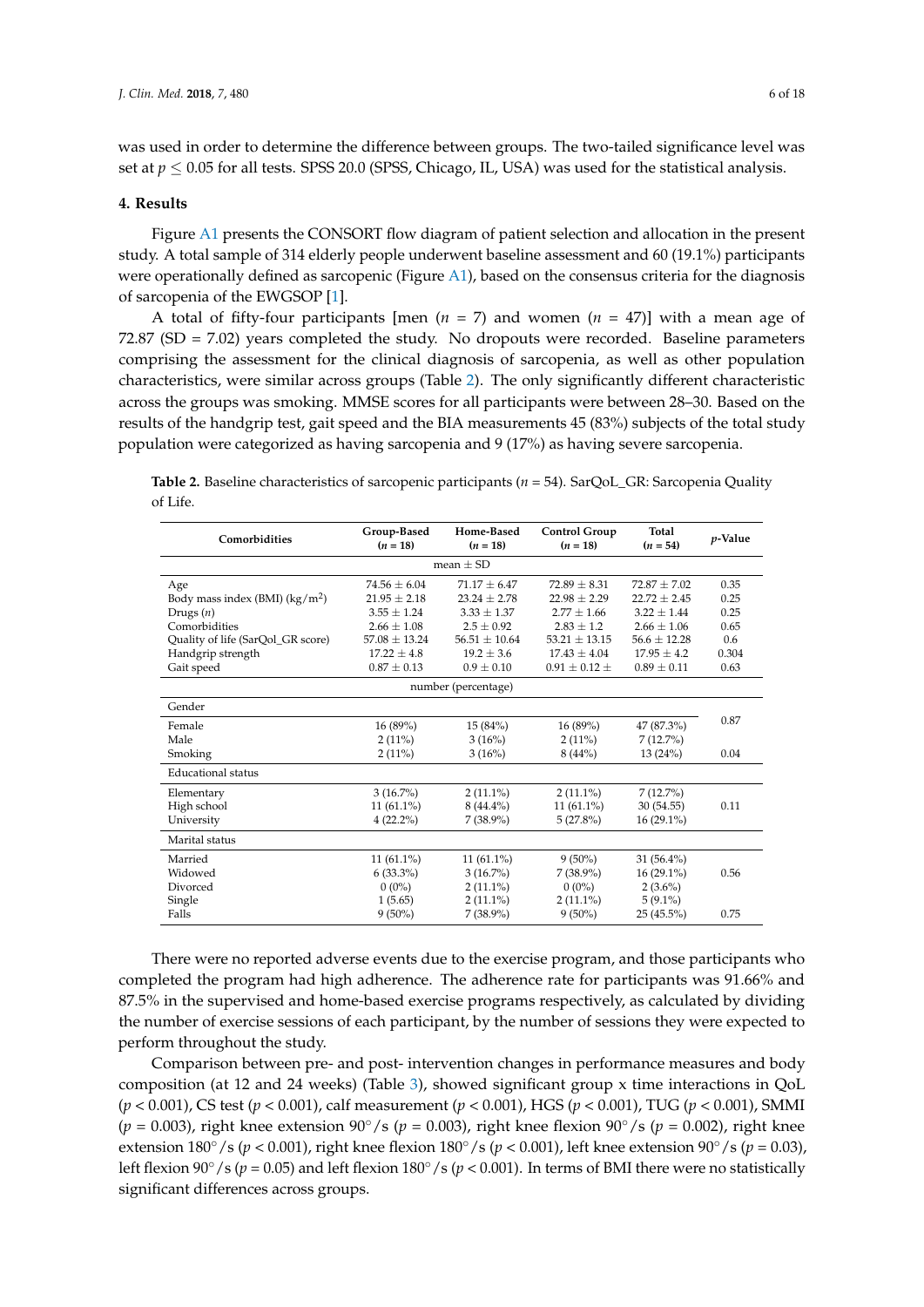| Variables               | Total Sample *<br>$(n = 54)$ | Group        | <b>Baseline</b>  | <b>After 3 Months</b><br><b>Interventions</b> | 6 Months<br>Follow-Up | <b>ANOVA (GxT)</b><br>$p$ Value |
|-------------------------|------------------------------|--------------|------------------|-----------------------------------------------|-----------------------|---------------------------------|
|                         |                              | <b>GE</b>    | $21.95 \pm 2.18$ | $22.19 \pm 2.12$                              | $22.08 \pm 1.98$      |                                 |
| BMI $(kg/m2)$           | $22.72 \pm 2.45$             | HE           | $23.24 \pm 2.78$ | $23.44 \pm 2.43$                              | $23.33 \pm 2.29$      | 0.58                            |
|                         |                              | $\mathsf C$  | $22.72 \pm 2.45$ | $22.95 \pm 2.08$                              | $22.64 \pm 2.02$      |                                 |
|                         |                              | <b>GE</b>    | $5.7 \pm 0.49$   | $5.94 \pm 0.51$                               | $5.86 \pm 0.46$       |                                 |
| <b>SMMI</b>             | $5.64\pm0.56$                | HE           | $5.64 \pm 0.55$  | $5.71 \pm 0.54$                               | $5.69 \pm 0.5$        | $0.003$ **                      |
|                         |                              | $\mathsf{C}$ | $5.58 \pm 0.66$  | $5.57 \pm 0.65$                               | $5.54 \pm 0.65$       |                                 |
|                         |                              | <b>GE</b>    | $25.59 \pm 4.4$  | $26.5 \pm 4.4$                                | $25.95 \pm 4.68$      |                                 |
| Fat free mass           | $25.05 \pm 4.26$             | HE           | $24.41 \pm 4.9$  | $24.73 \pm 4.98$                              | $24.38 \pm 3.1$       | 0.45                            |
|                         |                              | $\mathsf{C}$ | $25.15 \pm 3.52$ | $24.57 \pm 4.66$                              | $26.45 \pm 10.46$     |                                 |
|                         |                              | <b>GE</b>    | $33.17 \pm 2.47$ | $33.61 \pm 2.32$                              | $33.72 \pm 2.34$      |                                 |
| Calf circumference (cm) | $32.76 \pm 2.23$             | HE           | $32.67 \pm 2.52$ | $32.76 \pm 2.58$                              | $32.7 \pm 2.51$       | $< 0.001$ **                    |
|                         |                              | C            | $32.44 \pm 1.65$ | $32.38 \pm 1.71$                              | $32.27 \pm 1.84$      |                                 |
|                         |                              | <b>GE</b>    | $10.04 \pm 2.68$ | $8.27 \pm 2.07$                               | $8.61 \pm 2.48$       |                                 |
| TUG (sec)               | $10.06 \pm 1.98$             | HE           | $9.67 \pm 1.29$  | $8.47 \pm 1.22$                               | $8.82 \pm 1.37$       | $< 0.001$ **                    |
|                         |                              | $\mathsf{C}$ | $10.48 \pm 1.75$ | $10.61 \pm 1.67$                              | $10.52 \pm 1.8$       |                                 |
|                         |                              | <b>GE</b>    | $4.66 \pm 0.84$  | $3.34 \pm 0.49$                               | $3.17 \pm 0.75$       |                                 |
| 4 m test(s)             | $4.52 \pm 0.65$              | HE           | $4.47 \pm 0.53$  | $3.75 \pm 0.54$                               | $3.71 \pm 0.70$       | $< 0.001$ **                    |
|                         |                              | $\mathsf{C}$ | $4.42 \pm 0.53$  | $4.42 \pm 0.69$                               | $4.64 \pm 0.76$       |                                 |
|                         |                              | <b>GE</b>    | $0.87 \pm 0.13$  | $1.21 \pm 0.15$                               | $1.32 \pm 0.3$        |                                 |
| Gait speed $(m/s^2)$    | $0.89 \pm 0.11$              | HE           | $0.9 \pm 0.10$   | $1.08 \pm 0.15$                               | $1.11 \pm 0.2$        | 0.45                            |
|                         |                              | C            | $0.91 \pm 0.12$  | $0.92 \pm 0.15$                               | $0.87 \pm 0.15$       |                                 |
|                         |                              | <b>GE</b>    | $13.72 \pm 5.07$ | $10.78 \pm 3.94$                              | $11.15 \pm 4.82$      |                                 |
| Chair stand test (s)    | $13.59 \pm 3.52$             | HE           | $12.29 \pm 1.54$ | $10.9 \pm 1.98$                               | $11.41 \pm 2.17$      | $< 0.001$ **                    |
|                         |                              | $\mathsf{C}$ | $14.76 \pm 2.72$ | $14.38 \pm 3.19$                              | $14.61 \pm 3.22$      |                                 |
|                         |                              | <b>GE</b>    | $17.22 \pm 4.8$  | $20.58 \pm 4.29$                              | $20.07 \pm 4.35$      |                                 |
| Handgrip strength (kg)  | $17.95 \pm 4.2$              | HE           | $19.2 \pm 3.6$   | $19.33 \pm 4.51$                              | $18.68 \pm 3.34$      | $< 0.001$ **                    |
|                         |                              | C            | $17.43 \pm 4.04$ | $17.92 \pm 4.14$                              | $17.34 \pm 3.77$      |                                 |

**Table 3.** Comparisons of variables among groups.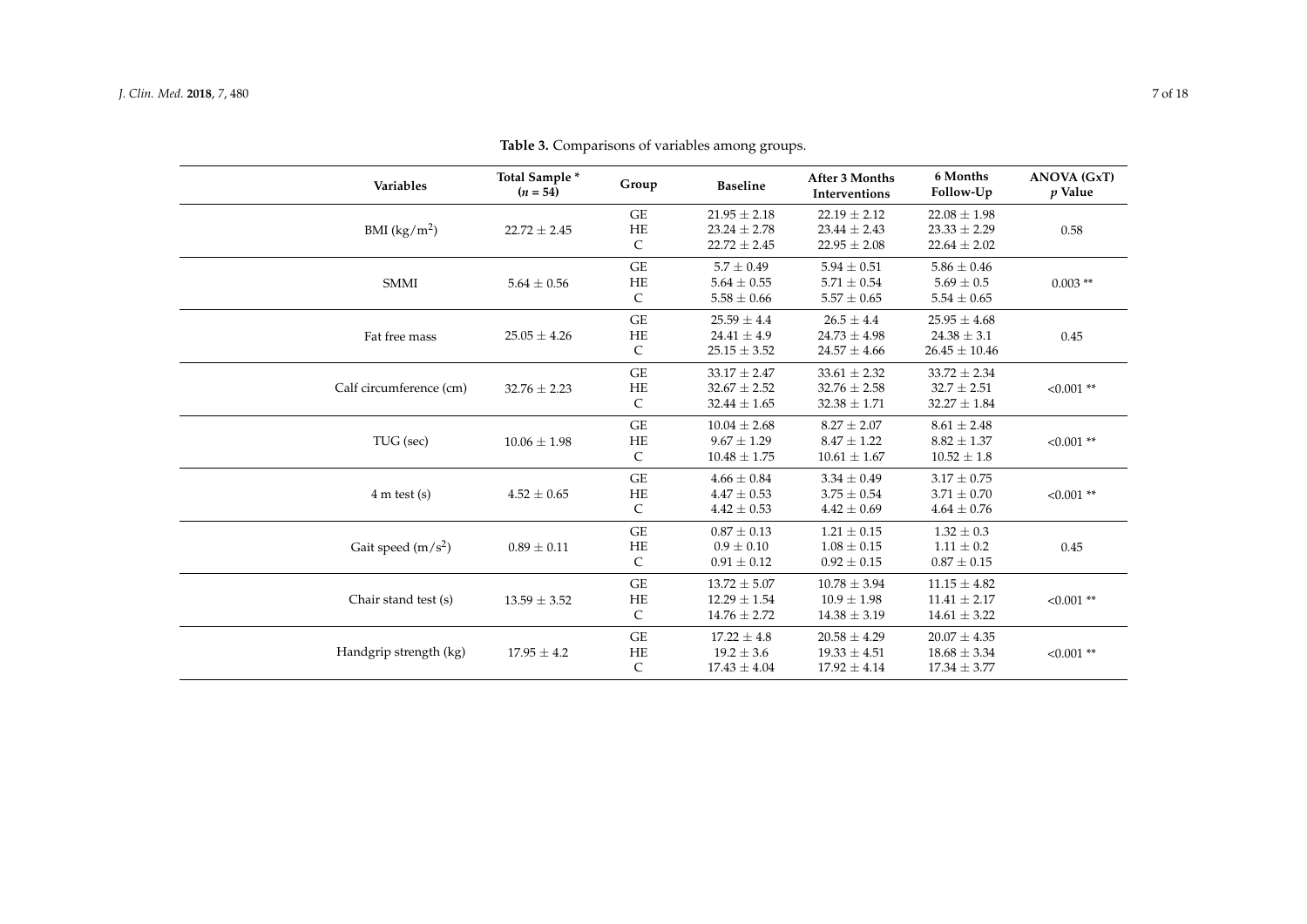**6 Months**

**ANOVA (GxT)**

**Variables Total Sample \* Group Baseline After 3 Months Interventions (***n* **= 54)** *p* **Value Follow-Up** Right knee ext 90◦  $36.46 + 9.1$ GE  $45.21 \pm 12.87$   $51.69 \pm 12.87$   $50.09 \pm 11.94$ <br>HE  $47.73 \pm 9.75$   $51.61 \pm 12.66$   $50.48 \pm 11.49$  $36.46 \pm 9.1$ 

**Table 3.** *Cont.*

|                            | Right knee ext 90° (Nm/kg)             | $36.46 \pm 9.1$   | HE<br>C                  | $47.73 \pm 9.75$<br>$44.48 \pm 12.38$                       | $51.61 \pm 12.66$<br>$43.15 \pm 10.76$                      | $50.48 \pm 11.49$<br>$41.88 \pm 10.23$                     | $0.003*$     |
|----------------------------|----------------------------------------|-------------------|--------------------------|-------------------------------------------------------------|-------------------------------------------------------------|------------------------------------------------------------|--------------|
|                            | Right knee<br>ext $180^\circ$ (Nm/kg)  | $36.46 \pm 9.1$   | GE<br>HE                 | $34.61 \pm 10.06$<br>$38.31 \pm 7.89$                       | $39.87 \pm 12.03$<br>$39.94 \pm 11.81$                      | $39.03 \pm 10.51$<br>$37.69 \pm 9.18$                      | $0.001**$    |
|                            | Right knee                             |                   | C<br>GE                  | $36.47 \pm 9.35$<br>$30.15 \pm 10.76$                       | $33.63 \pm 8.97$<br>$38.57 \pm 7.52$                        | $33.35 \pm 7.7$<br>$38.25 \pm 7.58$                        |              |
|                            | flex $90^\circ$ (Nm/kg)                | $30.74 \pm 10.1$  | HE<br>C                  | $31.67 \pm 8.62$<br>$30.4 \pm 11.48$                        | $34.59 \pm 10.12$<br>$27.15 \pm 10.43$                      | $35.05 \pm 8.87$<br>$26.75 \pm 10.36$                      | $0.002*$     |
| Isokinetic<br>measurements | Right knee<br>flex $180^\circ$ (Nm/kg) | $26.92 \pm 7.96$  | GE<br>HE<br>$\mathsf{C}$ | $27.38 \pm 6.84$<br>$27.99 \pm 7.6$<br>$25.38 \pm 9.43$     | $34.18 \pm 7.1$<br>$29.6 \pm 7.94$<br>$23.69 \pm 9$         | $32.62 \pm 6.72$<br>$29.08 \pm 7.29$<br>$25.53 \pm 9.48$   | $< 0.001$ ** |
|                            | Left knee ext $90^{\circ}$ (Nm/kg)     | $43.06 \pm 10.66$ | GE<br>HE<br>C            | $45.59 \pm 10.9$<br>$44.51 \pm 7.59$<br>$39.07 \pm 12.34$   | $50.4 \pm 10.91$<br>$47.6 \pm 10.1$<br>$39.67 \pm 11.1$     | $49.66 \pm 10.03$<br>$47.24 \pm 10.6$<br>$36.43 \pm 10.03$ | $0.03*$      |
|                            | Left knee ext $180^\circ$ (Nm/kg)      | $34.4 \pm 8.05$   | GE<br>HE<br>C            | $34.86 \pm 8.75$<br>$36.29 \pm 6.79$<br>$32.05 \pm 8.33$    | $38.71 \pm 8.88$<br>$38.93 \pm 5.71$<br>$31.17 \pm 8.56$    | $39.03 \pm 10.51$<br>$37.69 \pm 9.18$<br>$33.35 \pm 7.7$   | 0.17         |
|                            | Left knee flex $90^{\circ}$ (Nm/kg)    | $29.54 \pm 9.25$  | GE<br>HE<br>$\mathsf{C}$ | $28.94 \pm 9.74$<br>$31.67 \pm 8.62$<br>$28.06 \pm 9.51$    | $36.26 \pm 10.26$<br>$33.51 \pm 7.81$<br>$29.09 \pm 9.47$   | $34.5 \pm 8.6$<br>$32.4 \pm 7.82$<br>$26.14 \pm 10.44$     | $< 0.001$ ** |
|                            | Left knee flex $180^\circ$ (Nm/kg)     | $23.58 \pm 7.78$  | GE<br>HE<br>C            | $26.95 \pm 7.69$<br>$26.86 \pm 7.5$<br>$23.58 \pm 8.11$     | $31.39 \pm 8.03$<br>$31.56 \pm 7.23$<br>$24.41 \pm 8.78$    | $29.17 \pm 7.47$<br>$28.71 \pm 7.29$<br>$22.29 \pm 9.07$   | 0.055        |
|                            | Quality of life (SarQoL)               | $56.6 \pm 12.28$  | GE<br>HE<br>C            | $57.08 \pm 13.24$<br>$56.51 \pm 10.64$<br>$53.21 \pm 13.15$ | $64.37 \pm 11.77$<br>$59.93 \pm 11.28$<br>$58.44 \pm 12.74$ | $61.4 \pm 15.73$<br>$58.5 \pm 11.23$<br>$49.22 \pm 10.49$  | $< 0.001$ ** |

<span id="page-7-0"></span>SMMI: Skeletal muscle mass index; BMI: Body mass index; SarQoL: Sarcopenia quality of life questionnaire; TUG: Timed up and Go test; Data expressed as mean (SD); GE: group-based exercise; HE: home-based exercise; C: control group; GxT: group x time; \* statistically significant (*p* < 0.05), \*\* highly statistically significant (*p* < 0.001).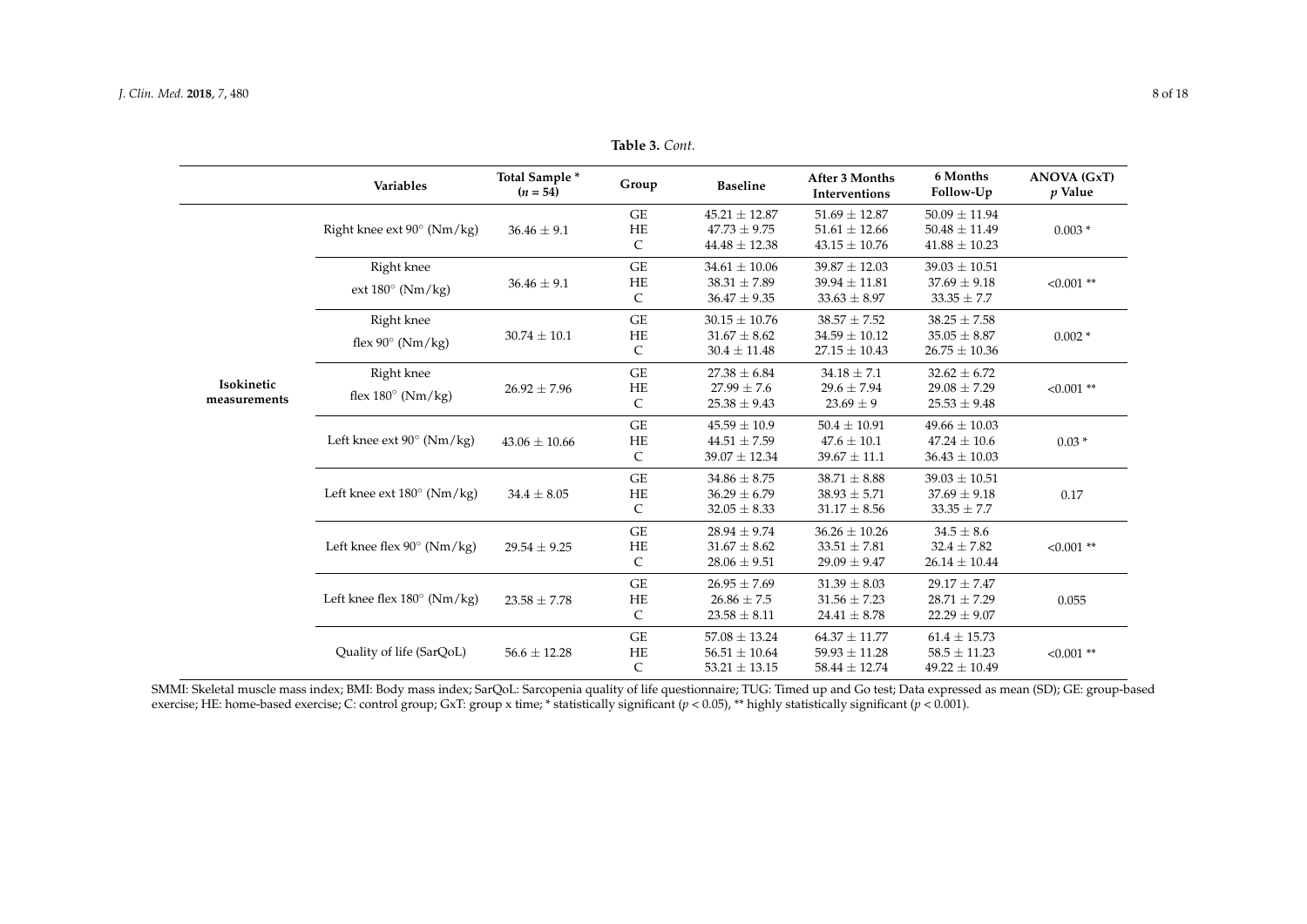The group-based group had significant improvement in 15 out of 17 variables after 12 weeks of supervised group-based exercise training (all except for BMI and left knee strength in extension 180◦/s). In terms of quality of life (SarQoL) subscores, statistical significant differences were recorded in 4 domains: 'Locomotion' ( $p = 0.006$ ), 'Functionality' ( $p = 0.012$ ), 'Activities of Daily Living' ( $p = 0.00$ ), and 'Fears' ( $p = 0.013$ ).

The home-based group improved significantly in 7 out of 17 variables at 12 weeks (TUG, Gait Speed, 4 m test, CS test, QOL, knee muscle strength-right knee flexion 180◦/s, right knee extension 90◦/s, and left knee flexion 180◦/s). For SarQoL statistical significant differences were recorded in domains: 'Functionality' (*p* = 0.002) and 'Activities of Daily Living' (*p* = 0.00).

At 24 weeks, the group-based group yielded significant improvements in 11 out of 17 variables (SMMI, HGS, gait speed, TUG, 4 m test, and knee muscle strength), whereas, the home-based group improved significantly in only 3 out of 17 variables (TUG, 4 m test and gait speed), (Table [4\)](#page-8-0). The Control group did not yield any significant changes in any variable at 12 or 24 weeks follow-up.

<span id="page-8-0"></span>

|              | Variable                        | <b>Difference</b><br>Means | <b>Exercise-Based</b><br>Group | Home-Based<br>Group | Control<br>Group |
|--------------|---------------------------------|----------------------------|--------------------------------|---------------------|------------------|
|              |                                 | baseline-12wks             | $-0.24*$                       | $-0.07$             | 0.01             |
|              | <b>SMMI</b>                     | baseline-24wks             | $-0.16*$                       | $-0.05$             | 0.03             |
|              |                                 | baseline-12wks             | $-0.24$                        | $-0.19$             | 0.02             |
|              | BMI                             | baseline-24wks             | $-0.13$                        | $-0.08$             | 0.34             |
|              | <b>TUG</b>                      | baseline-12wks             | $1.77*$                        | $1.20*$             | $-0.13$          |
|              |                                 | baseline-24wks             | $1.42*$                        | $0.84*$             | $-0.14$          |
|              | Handgrip strength (kg)          | baseline-12wks             | $-3.36*$                       | $-0.13$             | $-0.13$          |
|              |                                 | baseline-24wks             | $-2.85*$                       | 0.52                | 0.52             |
|              | Gait speed                      | baseline-12wks             | $-0.33*$                       | $-0.17*$            | $-0.01*$         |
|              |                                 | baseline-24wks             | $-0.44*$                       | $-0.21*$            | $0.03*$          |
|              | 4 m test                        | baseline-12wks             | $1.32*$                        | $0.71*$             | $\mathbf{0}$     |
|              |                                 | baseline-24wks             | $1.49*$                        | $0.75*$             | $-0.22$          |
|              | Chair stand test                | baseline-12wks             | $2.94*$                        | $1.39*$             | 0.37             |
|              |                                 | baseline-24wks             | $2.57*$                        | 1.87                | 0.14             |
|              | Quality of life (SarQoL)        | baseline-12wks             | $-7.28*$                       | $-3.41*$            | 2.19             |
|              |                                 | baseline-24wks             | $-4.32$                        | $-1.99$             | 3.99             |
|              | Calf circumference (cm)         | baseline-12wks             | $-0.44*$                       | $-0.11$             | 0.05             |
|              |                                 | baseline-24wks             | $-0.55*$                       | $-0.05$             | 0.16             |
|              | Right knee ext 90°/s            | baseline-12wks             | $-6.47*$                       | $-3.88$             | 1.32             |
|              |                                 | baseline-24wks             | $-4.87*$                       | $-2.75$             | 2.59             |
|              | Right knee ext 180°/s           | baseline-12wks             | $-5.26*$                       | $-1.62$             | 2.83             |
|              |                                 | baseline-24wks             | $-4.42*$                       | 0.62                | 3.11             |
|              | Right knee flex $90^{\circ}/s$  | baseline-12wks             | $-8.42*$                       | $-2.91$             | 3.25             |
|              |                                 | baseline-24wks             | $-8.09*$                       | $-3.37$             | 3.64             |
|              | Right knee flex $180^{\circ}/s$ | baseline-12wks             | $-6.8*$                        | $-4.69*$            | $-0.82$          |
| Isokinetic   |                                 | baseline-24wks             | $-1.61$                        | $-1.84$             | 1.28             |
| measurements | Left knee ext $90^{\circ}/s$    | baseline-12wks             | $-4.80*$                       | $-3.08$             | $-0.60$          |
|              |                                 | baseline-24wks             | $-4.06$                        | $-2.73$             | 2.63             |
|              | Left knee ext $180^\circ$ /s    | baseline-12wks             | $-3.85$                        | $-2.64$             | 0.87             |
|              |                                 | baseline-24wks             | $-4.17$                        | $-1.40$             | $-1.29$          |
|              | Left knee flex $90^{\circ}/s$   | baseline-12wks             | $-7.31*$                       | $-1.88$             | $-1.03$          |
|              |                                 | baseline-24wks             | $-5.55*$                       | $-0.77$             | 1.92             |
|              | Left knee flex $180^\circ$ /s   | baseline-12wks             | $-4.44*$                       | $-4.69*$            | $-0.83$          |
|              |                                 | baseline-24wks             | $-2.22$                        | $-1.84$             | 1.28             |

**Table 4.** Mean difference scores for each group across time.

SMMI: Skeletal muscle mass index; BMI: Body mass index; SarQoL: Sarcopenia quality of life questionnaire; TUG: Timed up and Go test; HGS: Handgrip strength. \* statistically significant differences

#### *4.2. Group Differences*

One way ANOVA analysis was conducted to examine the relationship between the three groups (Group-based, Home-based, and Control Group). Overall, both exercise groups improved in all variables compared to the control group. Consistently greater improvements in mean scores favored the group-based program compared to the home-based program (at 12 weeks) for SMMI, HGS, CS test, 4 m test, CC and knee muscle strength (right knee flexion 180◦/s and left knee flexion 90◦/s) (Table [5\)](#page-9-0).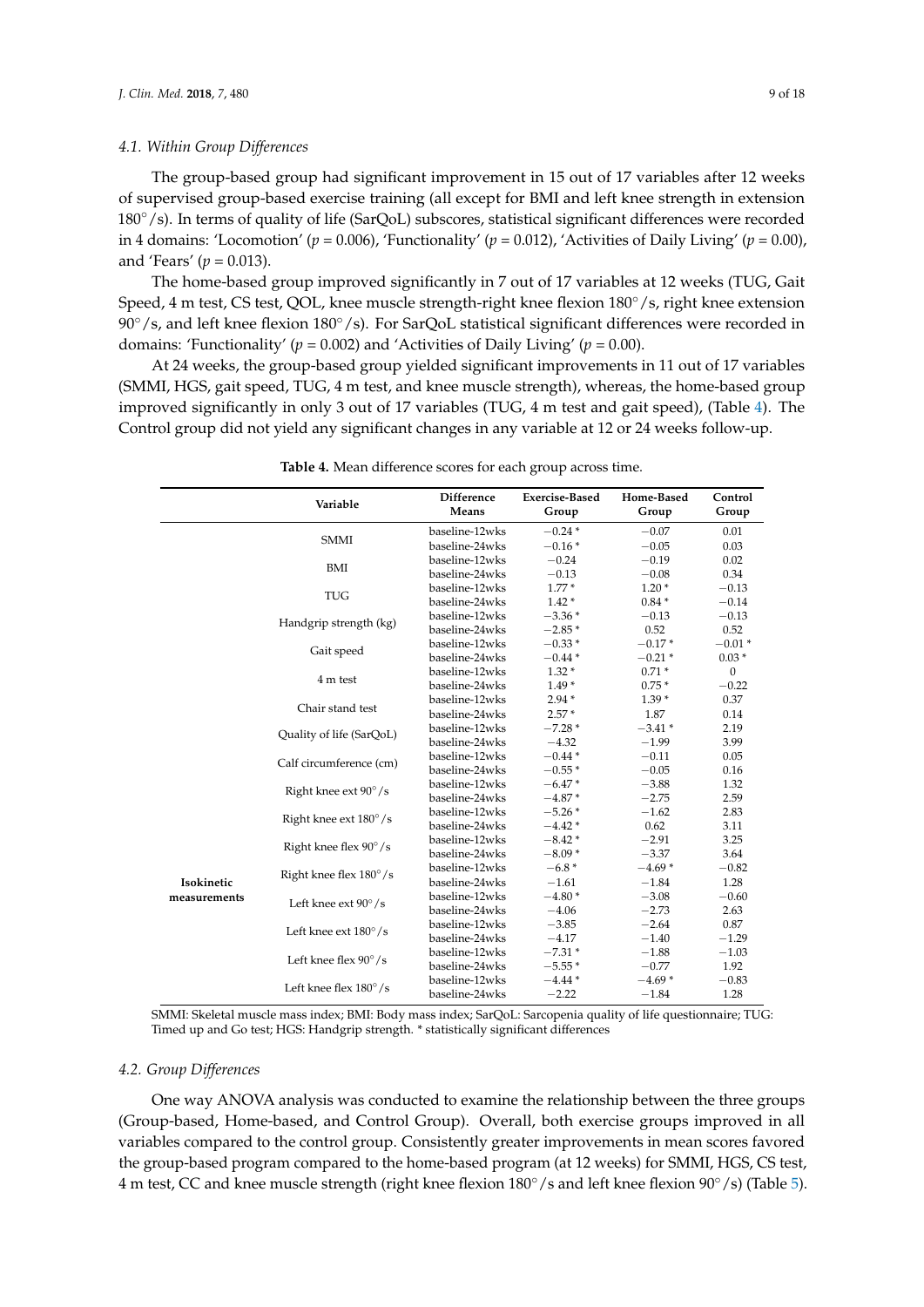In terms of quality of life, the SarQoL's 'Activities of Daily Living' domain was more effective for Group-based exercise compared to home-based exercise.

<span id="page-9-0"></span>

| Variable                              | <b>ANOVA</b><br>$(p$ Value) | Post Hoc (Bonferroni) Analysis                      |                            |                           |  |  |
|---------------------------------------|-----------------------------|-----------------------------------------------------|----------------------------|---------------------------|--|--|
|                                       |                             | Group-Based vs. Home-Based<br><b>Exercise Group</b> | Group-Based<br>vs. Control | Home-Based<br>vs. Control |  |  |
| Skeletal muscle mass index            | < 0.001                     | < 0.001                                             | < 0.001                    | NS                        |  |  |
| Calf circumference                    | < 0.001                     | < 0.001                                             | < 0.001                    | NS.                       |  |  |
| Chair stand test                      | < 0.001                     | < 0.05                                              | < 0.001                    | <b>NS</b>                 |  |  |
| Handgrip strength                     | < 0.001                     | < 0.001                                             | < 0.05                     | <b>NS</b>                 |  |  |
| Right knee extension $90^{\circ}/s$   | 0.005                       | <b>NS</b>                                           | < 0.05                     | <b>NS</b>                 |  |  |
| Right knee extension $180^{\circ}/s$  | < 0.001                     | NS                                                  | < 0.001                    | NS                        |  |  |
| Right knee flexion 90°/s              | 0.004                       | NS.                                                 | < 0.05                     | NS.                       |  |  |
| Right knee flexion 180°/s             | < 0.001                     | < 0.001                                             | < 0.001                    | <b>NS</b>                 |  |  |
| Left knee extension $180^\circ$ /s    | 0.01                        | <b>NS</b>                                           | 0.02                       | <b>NS</b>                 |  |  |
| Left knee flexion $90^\circ$ /s       | 0.004                       | 0.02                                                | < 0.05                     | <b>NS</b>                 |  |  |
| 4m test                               | < 0.001                     | 0.003                                               | < 0.001                    | < 0.001                   |  |  |
| <b>TUG</b>                            | < 0.001                     | <b>NS</b>                                           | < 0.001                    | < 0.001                   |  |  |
| Gait speed                            | < 0.001                     | < 0.001                                             | < 0.001                    | < 0.001                   |  |  |
| Quality of life (SarQoL)              | < 0.001                     | NS.                                                 | < 0.001                    | < 0.05                    |  |  |
| Physical and mental health (Domain 1) | < 0.001                     | NS                                                  | < 0.05                     | <b>NS</b>                 |  |  |
| <b>Locomotion</b> (Domain 2)          | 0.014                       | <b>NS</b>                                           | < 0.05                     | <b>NS</b>                 |  |  |
| <b>Functionality (Domain 4)</b>       | 0.03                        | <b>NS</b>                                           | < 0.05                     | <b>NS</b>                 |  |  |
| Activities of daily living (Domain 5) | < 0.001                     | < 0.05                                              | < 0.001                    | < 0.05                    |  |  |
| Fears (Domain 7)                      | 0.07                        | <b>NS</b>                                           | < 0.05                     | <b>NS</b>                 |  |  |

| Table 5. Between-group comparisons at 12 weeks. |  |  |
|-------------------------------------------------|--|--|
|-------------------------------------------------|--|--|

TUG: Timed up and Go test; NS: non-significant differences; body mass index, body composition (SarQoL-Domain 3) and leisure activities (SarQoL-Domain 6) did not yield significant differences.

Group-based program compared to the home-based program (at 24 weeks) presented greater improvement in CC, CST, HGS, 4 m test, gait speed, and knee strength (right knee extension 180°/s and left knee flexion 90◦/s (Table [6\)](#page-9-1).

<span id="page-9-1"></span>

| Variable                              | <b>ANOVA</b><br>(p Value) | Post Hoc (Bonferroni) Analysis                      |                            |                           |  |
|---------------------------------------|---------------------------|-----------------------------------------------------|----------------------------|---------------------------|--|
|                                       |                           | Group-Based vs. Home-Based<br><b>Exercise Group</b> | Group-Based<br>vs. Control | Home-Based<br>vs. Control |  |
| Skeletal muscle mass index            | < 0.001                   | <b>NS</b>                                           | < 0.001                    | <b>NS</b>                 |  |
| Calf circumference                    | < 0.001                   | < 0.05                                              | < 0.001                    | <b>NS</b>                 |  |
| Chair stand test                      | < 0.001                   | < 0.001                                             | < 0.05                     | <b>NS</b>                 |  |
| Handgrip strength                     | < 0.001                   | 0.001                                               | < 0.05                     | <b>NS</b>                 |  |
| Right knee extension 90°/s            | 0.005                     | <b>NS</b>                                           | < 0.05                     | <b>NS</b>                 |  |
| Right Knee extension 180°/s           | 0.005                     | < 0.05                                              | < 0.01                     | <b>NS</b>                 |  |
| Right knee flexion 90°/s              | 0.003                     | <b>NS</b>                                           | < 0.05                     | <b>NS</b>                 |  |
| Right knee flexion 180°/s             | 0.013                     | <b>NS</b>                                           | < 0.05                     | <b>NS</b>                 |  |
| Left knee extension 180°/s            | 0.49                      | <b>NS</b>                                           | < 0.001                    | <b>NS</b>                 |  |
| Left knee flexion 90°/s               | < 0.001                   | < 0.05                                              | < 0.001                    | <b>NS</b>                 |  |
| 4 m test                              | < 0.001                   | 0.003                                               | < 0.001                    | < 0.001                   |  |
| <b>TUG</b>                            | < 0.001                   | <b>NS</b>                                           | < 0.001                    | < 0.05                    |  |
| Gait speed                            | < 0.001                   | < 0.05                                              | < 0.001                    | < 0.001                   |  |
| Quality of life (SarQoL)              | 0.002                     | <b>NS</b>                                           | < 0.05                     | < 0.05                    |  |
| Physical and mental health (Domain 1) | 0.05                      | <b>NS</b>                                           | < 0.05                     | <b>NS</b>                 |  |
| <b>Locomotion (Domain 2)</b>          | 0.01                      | <b>NS</b>                                           | < 0.05                     | <b>NS</b>                 |  |
| Activities of daily living (Domain 3) | 0.02                      | <b>NS</b>                                           | < 0.05                     | <b>NS</b>                 |  |

#### **Table 6.** Between-group comparisons at 24 weeks.

TUG: Timed up and Go test; NS: non-significant differences; body mass index, Body Composition (SarQoL-Domain 3), Functionality (SarQoL-Domain 4), Leisure activities (SarQoL-Domain 6) and Fears (SarQoL-Domain 7) did not yield significant differences.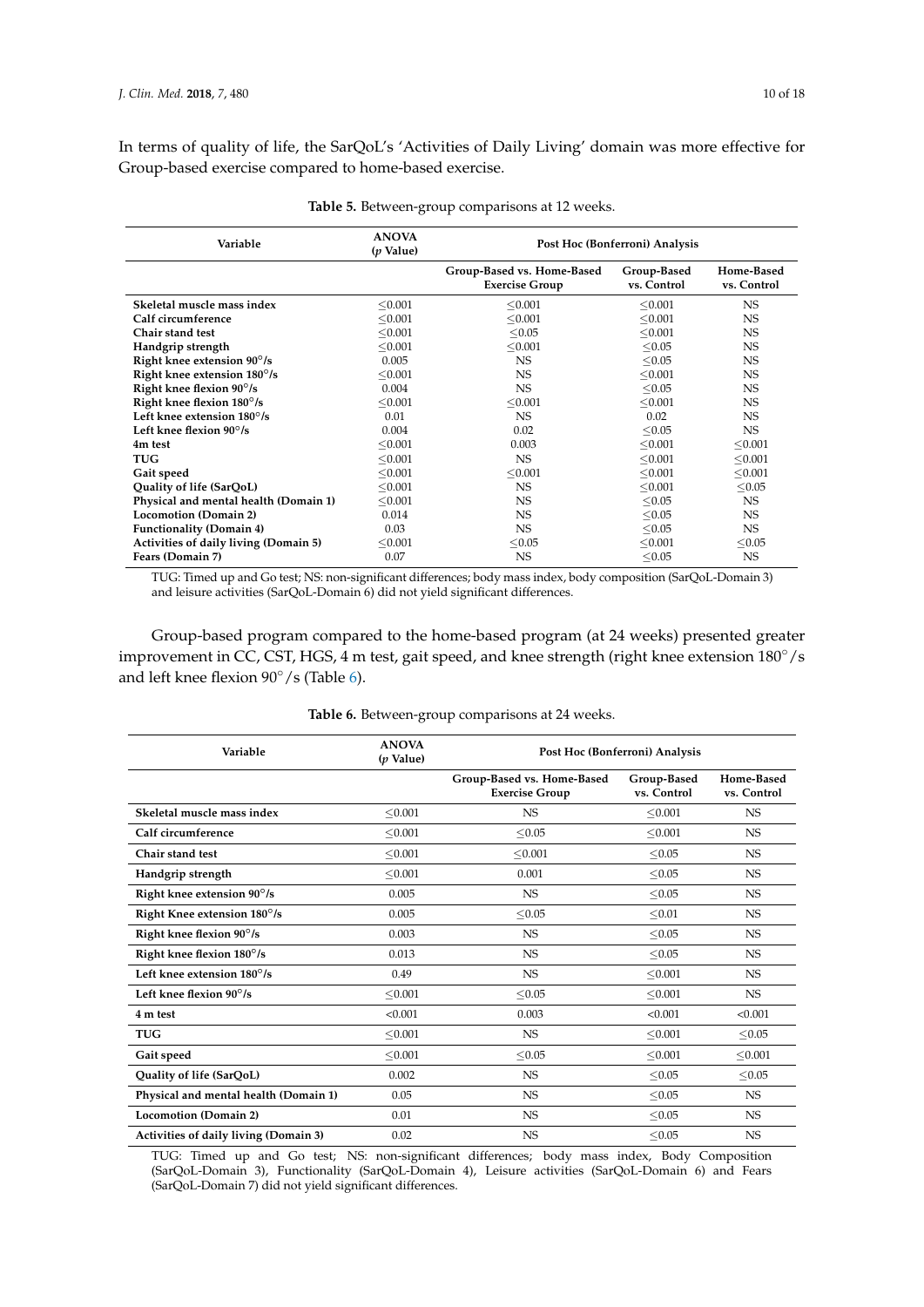#### **5. Discussion**

To our knowledge, this is the first study evaluating two different modes of exercise training programs; group versus home-based exercise in elderly adults with sarcopenia. The present study evaluated various parameters related to body composition, muscular, functional/physical performance and QoL. As it had been expected, our results show that exercise interventions are effective (in these parameters) for sarcopenic subjects. The one-to-one exercise model is effective in terms of patient motivation and for securing compliance; however, it is costly and requires more human resources [\[39](#page-15-12)[–41\]](#page-15-13). As aging population is significantly increasing and the need for healthcare utilization is constantly rising [\[4\]](#page-13-3), it is highly unlikely that the one-to-one (healthcare professional to patient) model will be able to serve large patient volumes. Alternative training modes, which are applicable to larger populations, are group-based and home-based exercise programs. They are considered to be more convenient and cost effective, especially for elderly populations [\[41](#page-15-13)[,42\]](#page-15-14). However, as there is so far no evidence of whether one mode is superior to the other for sarcopenic patients, this quest formed the basis of our research question.

The principal finding was that supervised group-exercise therapy was more effective than home-based exercise therapy in improving 15 out of 17 variables after 12 weeks (compared to 7 variables for the home-based group). SMMI, HGS and almost all knee strength variables (except for left knee extension 180◦/s) were improved in group-based exercise. Improvement of muscle strength is important considering that sarcopenia is a disease of the muscle (muscle failure). During the 2018 Working Group (EWGSOP2) meeting, the original definition of sarcopenia was updated and low muscle strength was agreed to be the principal determinant of sarcopenia, thus, overtaking the role of low muscle mass. Indeed, muscle strength has been proven to be a better predictor of adverse outcomes compared to muscle mass [\[43\]](#page-15-15). Regarding the physical performance measures (TUG, 4 m and CS test), these were improved following the group-based exercise program. Improvement in physical performance and gait speed is also an important finding considering that gait speed has been shown to predict adverse outcomes related to sarcopenia [\[43\]](#page-15-15). These are clinically significant findings for an impaired or older population such as ours, because improvements in strength, and gait speed can have major impacts on an individual's ability to remain independent in the community [\[44\]](#page-16-0).

Home-based exercise training improved gait speed, 4 m test, TUG, CS test, SarQoL, and knee flexion strength. For this group, differences were significant compared to control group for gait speed, TUG, SMMI, HGS, knee strength and QoL. In the only published study exploring a home-based program for sarcopenic elderly community-dwellings [\[45\]](#page-16-1), results were in agreement with this study's findings; demonstrating benefits of home exercise in muscle strength and function (handgrip strength, single-leg standing and knee extension strength). They evaluated a 6-month home exercise program, consisting of walking and lower limb resistance exercises in sarcopenic and pre-sarcopenic elderly. Surprisingly, a 23.5% of participants in the intervention group (8 out of 34 participants) dropped out of the study, thus, causing big concerns about the study's external validity. The strength of the present study was that no dropouts were recorded in contrast to other studies utilizing home-based programs [\[42](#page-15-14)[,45\]](#page-16-1). A possible explanation may be due to the regular visits by the physiotherapist/instructor and the telephone counselling between visits, thus, providing ongoing support and motivation. Telephone counselling is considered effective for promoting physical activity in elderly and has the potential for being a convenient low-cost alternative compared to face-to-face contact [\[46\]](#page-16-2). Furthermore, all components of the program were 'easy to perform' and did not require any special facility or equipment.

In the long-term, at the 24 weeks follow-up, the group-based exercise program proved to have maintained most improvements compared to the home-based one. Actually 11 out of 17 measurements were improved compared to 3 measurements (for the home-based). Improvements on SMMI, TUG, gait speed, 4 m test, CS test, CC, and knee strength measurements of the group-based intervention were retained over the 6-month period; 3 months after cessation of the exercise program. In contrast, the home-based group maintained improvements, only in three functional/physical performance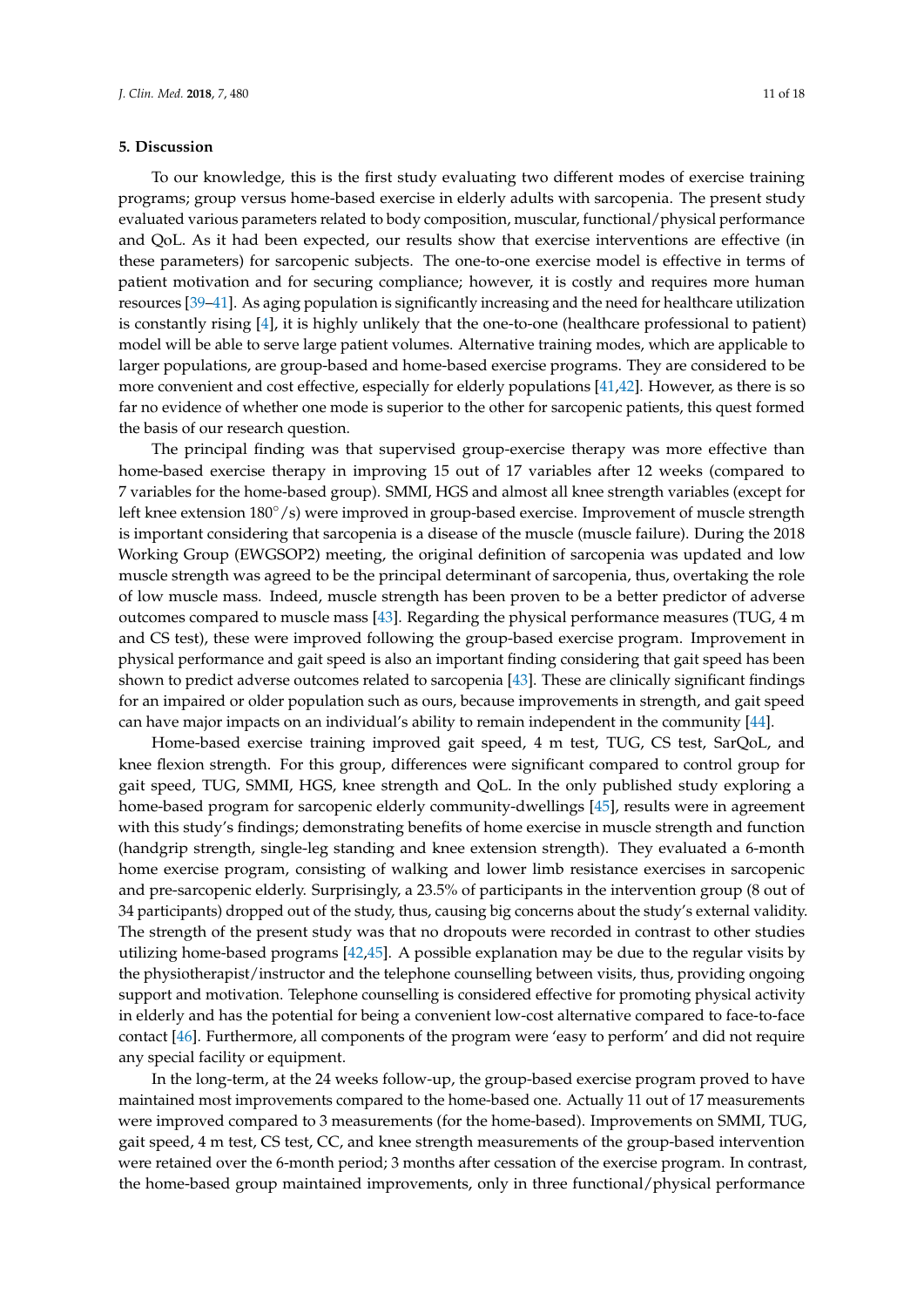measures; gait speed, TUG and 4 m test. A possible explanation may be that center-based interventions usually have greater supervision and tend to motivate participants more efficiently. Support and feedback provided by the instructor may have helped participants to gauge further progress, serving as an enhanced motivator [\[46,](#page-16-2)[47\]](#page-16-3). Furthermore, participation in group-based programs has been reported to increase adherence, improve psychological status (e.g., self-esteem), and enhance socializing [\[40](#page-15-16)[,47,](#page-16-3)[48\]](#page-16-4).

As far as the control group was concerned, results did not yield any statistically significant changes among tested variables either at 12 or 24 weeks. As it was expected, health education is not enough for improving muscle strength or function in elderly with sarcopenia.

SarQoL questionnaire has been used in the current study for assessing quality of life. To our knowledge, this is the first clinical trial using the SarQoL. This questionnaire has been successfully cross-culturally validated in 6 languages, Greek included [\[29,](#page-15-3)[49–](#page-16-5)[53\]](#page-16-6). Evaluating the impact of sarcopenia on individuals' QoL with a disease-specific tool is important for detecting treatment effectiveness and for observing longitudinal health changes amongst this population [\[54](#page-16-7)[,55\]](#page-16-8). In the present study, QoL increased significantly after 12 weeks for both exercise groups compared to the control group, and remained at these improved levels after 24 weeks. In terms of the questionnaire's domains, group-based exercise program was superior to home-based exercise only in the ADL domain. However, this difference is important since poor ADL skills are correlated with more frequent falls, poorer cognitive function, lower bone mass, frailty, disabilities and mortality [\[56](#page-16-9)[,57\]](#page-16-10). It is today widely accepted that participation in social activities (such as a group exercise activity) contributes towards successful ageing whilst, at the same time, maintaining independence in the activities of daily living (ADLs) is important for the elderly's self-efficacy [\[58\]](#page-16-11). Furthermore, the group-based program appeared to be more effective, compared to the control, yielding significant improvements in 5 out of 7 domains of the SarQoL. The home-based program showed significant difference only in one domain. Considering the characteristics of our sarcopenic sample the majority of them were sarcopenic with no severe health and/or mental conditions. It is possible that results could have been different if sarcopenic participants were older and severely sarcopenic. It would be of great interest to perform subgroup analysis of QoL between sarcopenic and severely sarcopenic older people in future studies.

As far as the study's exercise program in concerned, this was based on simplicity, safety, feasibility, and applicability for older subjects, which are considered as the most important criteria for exercise prescription for the elderly [\[21\]](#page-14-7). Due to the multifactorial nature of sarcopenia, we designed a multicomponent program including progressive resistance, aerobic type, functional, and balance exercises [\[55–](#page-16-8)[57,](#page-16-10)[59,](#page-16-12)[60\]](#page-16-13). Evidence suggests that both resistance exercise and aerobic training, leads to beneficial adaptations on muscle strength and improve physiological responses in the aging population [\[14,](#page-14-12)[61,](#page-16-14)[62\]](#page-16-15). Both programs (group-based and home-based) included the same exercises, balanced in terms of volume and intensity. This was decided in order to minimize bias on the exercise program's content; thus, both groups received the same type and amount of exercise.

The results of the present study support the efficacy of group-based exercise in sarcopenic elderly patients, after 3 months of exercise and at 6 months follow-up. Group exercise is believed to be beneficial and its mechanisms of action are believed to be attributed to physical, psychological, and social factors [\[40\]](#page-15-16). The beneficial effects of group-based exercise in various populations are also supported by previous clinical studies [\[42,](#page-15-14)[63,](#page-17-0)[64\]](#page-17-1). Physical performance is suggested to improve in a group setting, probably because within group 'comparative' feedback improves motor learning skills [\[63\]](#page-17-0). In terms of the psychosocial aspect, group exercise enhances motivation, improves self-esteem and enjoyment as well as enhances socializing factors, which are all crucial for exercise adherence [\[48](#page-16-4)[,49](#page-16-5)[,65](#page-17-2)[–69\]](#page-17-3). All these attributes are involved in the motor learning process, which forms the essence of physical performance [\[65\]](#page-17-2). In the current study, a high percentage  $(\sim 39\%)$  of the sarcopenic elderly lived alone and the aforementioned psychologic benefits of group participation, may have also been another reason for the more improved outcomes compared to home exercise. This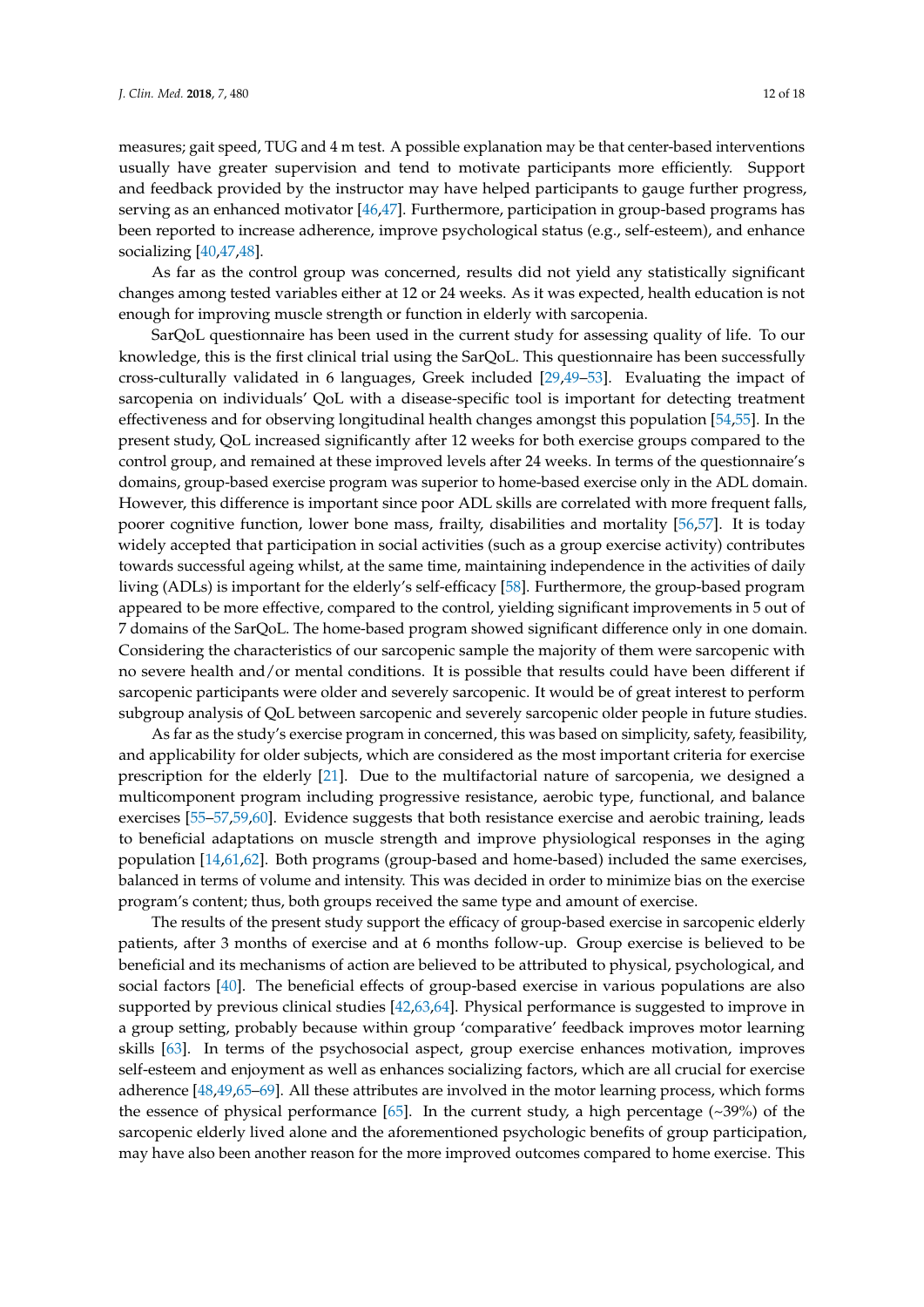could also justify the tendency towards a marginally better adherence in the group-based compared to the home-based participants (91.66% versus 87.5%).

In terms of physical performance, the home-based program yielded improvements in both, 12 and 24 weeks (although not as great as the group ones). However, for elderly who are unable or unwilling to participate in center-based group exercise, home-based exercise program could provide an effective alternative for them [\[70\]](#page-17-4).

Additionally, effects of exercise may also depend on population characteristics (including age, gender, and lifestyle factors [\[71,](#page-17-5)[72\]](#page-17-6). In terms of our patient profile our sample was homogenous in nearly all baseline assessment parameters (number of drugs, comorbidities, social status, education, etc.). Smoking was the only factor which reached statistical significance, and was thus different across groups. However, it does not appear to have a large impact on sarcopenia [\[73\]](#page-17-7). As far as the sample's sarcopenic status is concerned, 83% were sarcopenic and the remaining participants were severely sarcopenic. We did not have any pre-sarcopenic subjects. It is not unreasonable to assume that differences in sarcopenic status may have an effect in both, exercise and assessment parameters. Unfortunately, in view of the small number of severely sarcopenic elderly in our study, we were unable to conduct a further subgroup analysis. Certainly, address this would be beneficial for future studies.

The current study provides evidence that older individuals with sarcopenia can safely and effectively participate both in structured center-based group exercise as well as in individual home-based exercise. Of major clinical importance is the result that the supervised group-based exercise is even more beneficial than the home-based program. The former was superior in all diagnostic variables for sarcopenia (SMMI, muscle strength, and physical performance) and, in addition to its cost effectiveness [\[42\]](#page-15-14) appears to be the optimal choice. The home-based exercise could be an alternative option in case of inability to participate in such a program.

A limitation of the present study is that muscle mass was measured using BIA. Although magnetic resonance imaging (MRI), computed tomography, and dual-energy X-ray absorptiometry are the most valid and reliable clinical methods for measuring muscle mass [\[29,](#page-15-3)[74\]](#page-17-8), they have the disadvantage of being costly. BIA is a noninvasive, quick, safe and inexpensive method of measuring body composition and its use has been reported in an increasing number of studies over the last decade [\[9–](#page-14-13)[13\]](#page-14-14). In addition, the European Group on Sarcopenia in Older People accepts bioelectrical impedance analysis as an option for sarcopenia assessment [\[43\]](#page-15-15). In this study the formula which was used (SMM (kg) = 0.566 \* FFM) was validated on individual and group data and has been compared with SMM data calculated from 24 h creatinine excretion in a group of healthy subjects as well [\[28](#page-15-2)[,75\]](#page-17-9). Another shortcoming of the study was the small number of male participants (only 7). In terms of statistical analysis, we did not perform adjustment for multiple comparisons. Clearly, longer-term interventions with larger samples are recommended to assess impacts on muscle mass, muscle strength and functional performance in elderly with sarcopenia.

#### **6. Conclusions**

The study's findings provide encouraging data on the effects of exercise in sarcopenic elderly population. Sarcopenic population is capable of responding to an exercise program whether in a supervised or a home-based setting. Both approaches can be effective. However, supervised group-based exercise seems to be superior to home-based exercise therapy in almost all variables. Furthermore, the group-based program induced improvements in SMMI, TUG, gait speed, 4 m test, CS test, CC, and knee strength; which were maintained for at least 3 months after the end of the exercise program.

**Author Contributions:** Conceptualization, M.T.; methodology, M.T.; E.B.; Z.D.; J.G.; formal analysis, M.T.; E.T.; Z.D.; data curation, E.B.; writing—original draft preparation, M.T.; writing—review and editing, M.T.; E.B.; E.T.; C.M.; M.T.; E.P.; J.G.; supervision, J.G.

**Funding:** This research received no external funding.

**Acknowledgments:** The authors would like to thank the study participants for their collaboration.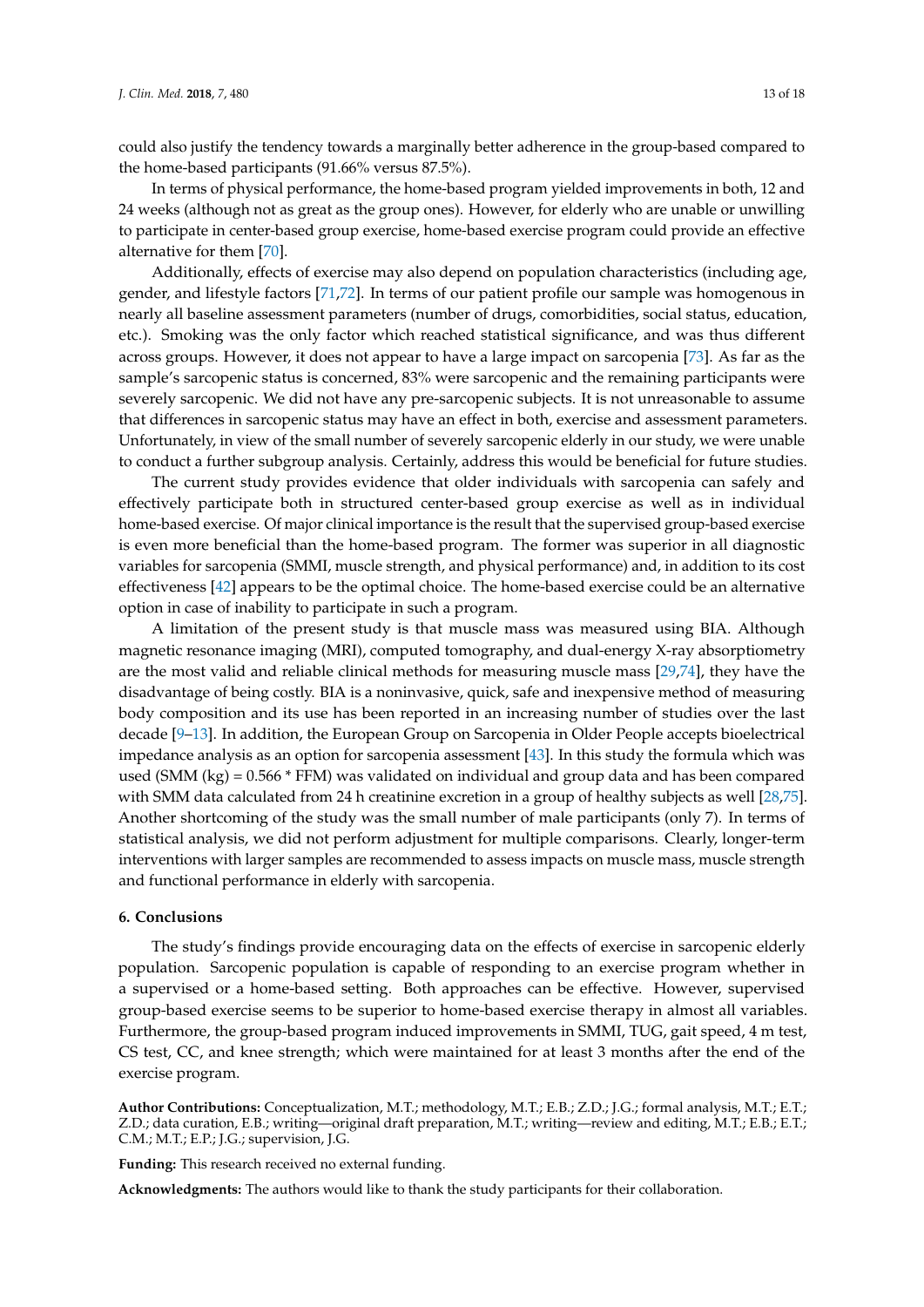**Conflicts of Interest:** The authors declare no conflict of interest.

#### **Appendix A Conflicts of Interest:** The authors declare no conflict of interest.

<span id="page-13-8"></span>

**Figure A1.** CONSORT flow diagram of patient selection and allocation. **Figure A1.** CONSORT flow diagram of patient selection and allocation.

#### **References References**

- <span id="page-13-0"></span>Martin, F.C.; Michel, J.P.; et al. Prevalence of and interventions for sarcopenia in ageing adults: A systematic Martin, F.C.; Michel, J.P.; et al. Previousles of and interventions for sarcopenia in ageing adults: A F10 systematic review. Report of the International Sarcopenia Initiative (EWGSOP and IWGS). *Age Ageing* review. Report of the International Sarcopenia Initiative (EWGSOP and IWGS). *Age Ageing* **2014**, *43*, 748–759. **2014**, *43*, 748–759. [\[CrossRef\]](http://dx.doi.org/10.1093/ageing/afu115) [\[PubMed\]](http://www.ncbi.nlm.nih.gov/pubmed/25241753) 1. Cruz-Jentoft, A.J.; Landi, F.; Schneider, S.M.; Zúñiga, C.; Arai, H.; Boirie, Y.; Chen, L.K.; Fielding, R.A.;
- <span id="page-13-1"></span>2. Zembroń-Łacny, A.; Dziubek, W.; Rogowski, Ł.; Skorupka, E.; Dąbrowska, G. Sarcopenia: Monitoring, molecular mechanisms, and physical intervention. *Physiol. Res.* **2014**, *63*, 683–691. [\[PubMed\]](http://www.ncbi.nlm.nih.gov/pubmed/25157651)
- <span id="page-13-2"></span>3. Tsekoura, M.; Gliatis, J.; Billis, E. Sarcopenia. Literature update. *Arch. Hell. Med.* **2017**, *34*, 42–48.
- <span id="page-13-3"></span>4. Beaudart, C.; Rizzoli, R.; Bruyère, O.; Reginster, J.Y.; Biver, E. Sarcopenia: Burden and challenges for public health. *Arch. Public Health* **2014**, *72*, 45. [\[CrossRef\]](http://dx.doi.org/10.1186/2049-3258-72-45) [\[PubMed\]](http://www.ncbi.nlm.nih.gov/pubmed/25810912)
- <span id="page-13-4"></span>5. Locquet, M.; Beaudart, C.; Reginster, J.Y.; Petermans, J.; Bruyère, O. Comparison of the performance of five screening methods for sarcopenia. *Clin. Epidemiol.* **2017**, *2018*, 71–82. [\[CrossRef\]](http://dx.doi.org/10.2147/CLEP.S148638) [\[PubMed\]](http://www.ncbi.nlm.nih.gov/pubmed/29343989)
- <span id="page-13-5"></span>6. Tsekoura, M.; Kastrinis, A.; Katsoulaki, M.; Billis, E.; Gliatis, J. Sarcopenia and Its Impact on Quality of Life. *Adv. Exp. Med. Biol.* **2017**, *987*, 213–218. [\[PubMed\]](http://www.ncbi.nlm.nih.gov/pubmed/28971460)
- <span id="page-13-6"></span>7. Yu, S.C.Y.; Khow, K.S.F.; Jadszak, A.D.; Visvanathan, R. Clinical screening tools for sarcopenia and its management. *Curr. Gerontol. Geriatr. Res.* **2016**, *2016*, 5978523. [\[CrossRef\]](http://dx.doi.org/10.1155/2016/5978523) [\[PubMed\]](http://www.ncbi.nlm.nih.gov/pubmed/26966433)
- <span id="page-13-7"></span>8. Martine, A.M.; Lattanzio, F.; Abbatecola, A.M.; Carpia, D.L.; Tosato, M.; Marzetti, E.; Calvani, R.; Onder, G.; Landi, F. Treating sarcopenia in older and oldest old. *Curr. Pharm. Des.* **2015**, *21*, 1715–1722.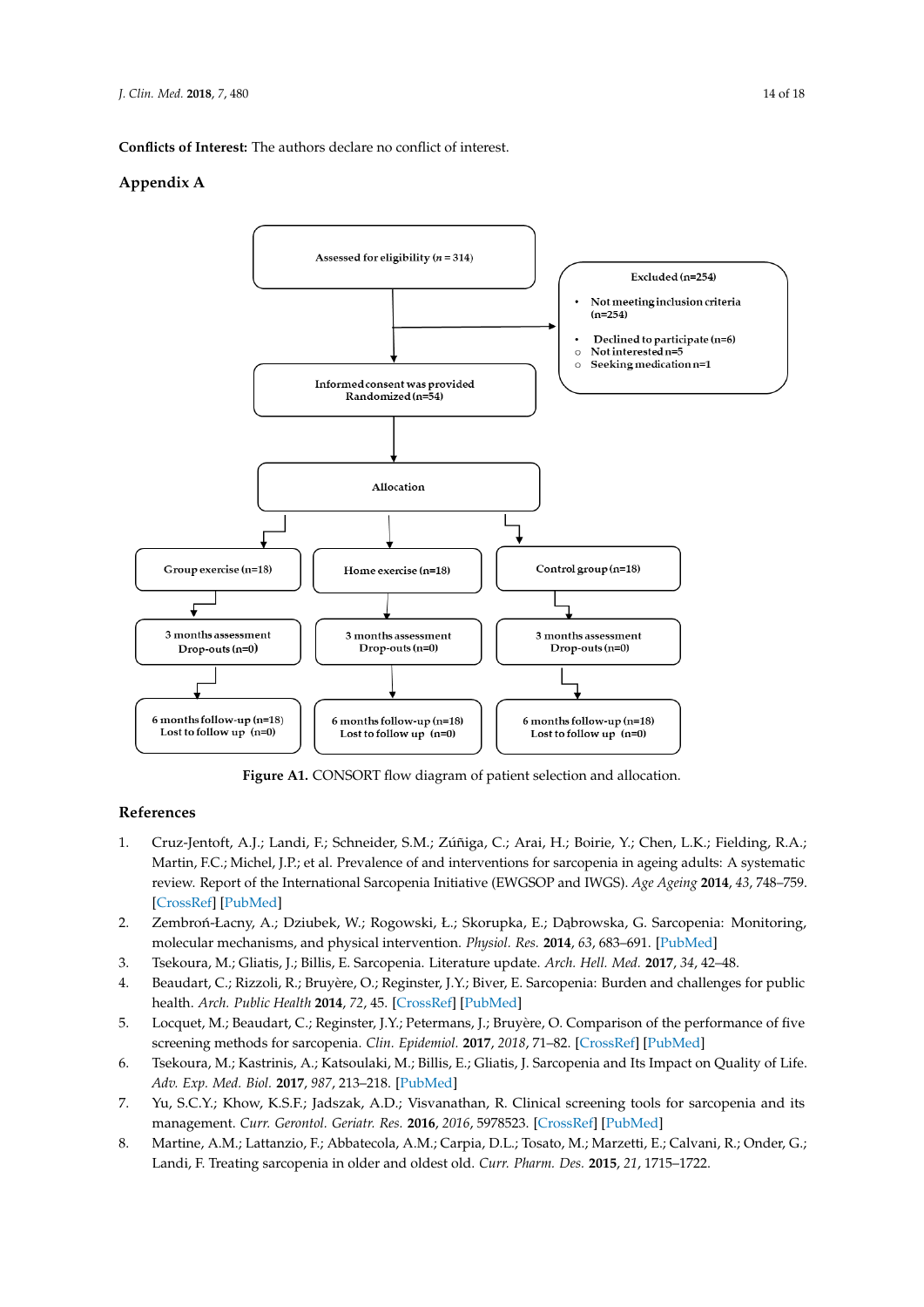- <span id="page-14-13"></span>9. Kim, H.K.; Suzuki, T.; Saito, K.; Yoshida, H.; Kobayashi, H.; Kato, H.; Katayama, M. Effects of exercise and amino acid supplementation on body composition and physical function in community-dwelling elderly Japanese sarcopenic women: A randomized controlled trial. *J. Am. Geriatr. Soc.* **2012**, *60*, 16–23. [\[CrossRef\]](http://dx.doi.org/10.1111/j.1532-5415.2011.03776.x) [\[PubMed\]](http://www.ncbi.nlm.nih.gov/pubmed/22142410)
- 10. Kim, H.; Suzuki, T.; Saito, K.; Yoshida, H.; Kojima, N.; Kim, M.; Sudo, M.; Yamashiro, Y.; Tokimitsu, I. Effects of exercise and tea catechins on muscle mass, strength and walking ability in community-dwelling elderly Japanese sarcopenic women: A randomized controlled trial. *Geriatr. Gerontol. Int.* **2013**, *13*, 458–465. [\[CrossRef\]](http://dx.doi.org/10.1111/j.1447-0594.2012.00923.x) [\[PubMed\]](http://www.ncbi.nlm.nih.gov/pubmed/22935006)
- 11. Kim, H.; Kim, M.; Kojima, N.; Fujino, K.; Hosoi, E.; Kobayashi, H.; Somekawa, S.; Niki, Y.; Yamashiro, Y.; Yoshida, H. Exercise and nutritional supplementation on community-dwelling elderly Japanese women with sarcopenic obesity: A randomized controlled trial. *J. Am. Med. Dir. Assoc.* **2016**, *17*, 1011–1019. [\[CrossRef\]](http://dx.doi.org/10.1016/j.jamda.2016.06.016) [\[PubMed\]](http://www.ncbi.nlm.nih.gov/pubmed/27544583)
- <span id="page-14-1"></span>12. Liao, C.D.; Tsauo, J.Y.; Lin, L.F.; Huang, S.W.; Ku, J.W.; Chou, L.C.; Liou, T.H. Effects of elastic resistance exercise on body composition and physical capacity in older women with sarcopenic obesity: A CONSORT-compliant prospective randomized controlled trial. *Medicine* **2017**, *96*, e7115. [\[CrossRef\]](http://dx.doi.org/10.1097/MD.0000000000007115) [\[PubMed\]](http://www.ncbi.nlm.nih.gov/pubmed/28591061)
- <span id="page-14-14"></span>13. Balachandran, A.; Krawczyk, S.N.; Potiaumpai, M.; Signorile, J.F. High-speed circuit training vs hypertrophy training to improve physical function in sarcopenic obese adults: A randomized controlled trial. *Exp. Gerontol.* **2014**, *60*, 64–67. [\[CrossRef\]](http://dx.doi.org/10.1016/j.exger.2014.09.016) [\[PubMed\]](http://www.ncbi.nlm.nih.gov/pubmed/25281504)
- <span id="page-14-12"></span>14. Liu, C.J.; Latham, N.K. Progressive resistance strength training for improving physical function in older adults. *Cochrane Database Syst. Rev.* **2009**, *3*, CD002759. [\[CrossRef\]](http://dx.doi.org/10.1002/14651858.CD002759.pub2) [\[PubMed\]](http://www.ncbi.nlm.nih.gov/pubmed/19588334)
- <span id="page-14-2"></span>15. Wei, N.; Shamay, S.M.; Gabriel, Y.F.; Ruby, S.Y.L.; Mary, C.K.L.; Marco, Y.C.P. Whole-body vibration training improves muscle and physical performance in community dwelling with sarcopenia: A randomized controlled trial. *Int. J. Phys. Ther. Rehabil.* **2016**, *2*, 116–122. [\[CrossRef\]](http://dx.doi.org/10.15344/2455-7498/2016/116) [\[PubMed\]](http://www.ncbi.nlm.nih.gov/pubmed/28948025)
- <span id="page-14-0"></span>16. Zdzieblik, D.; Oesser, S.; Baumstark, M.W.; Gollhofer, A.; König, D. Collagen peptide supplementation in combination with resistance training improves body composition and increases muscle strength in elderly sarcopenic men: A randomised controlled trial. *Br. J. Nutr.* **2015**, *114*, 1237–1245. [\[CrossRef\]](http://dx.doi.org/10.1017/S0007114515002810) [\[PubMed\]](http://www.ncbi.nlm.nih.gov/pubmed/26353786)
- <span id="page-14-3"></span>17. Montoya, I.L.; Correa-Perez, A.; Abraha, I.; Soiza, R.L.; Cherubin, A.; O'Mahony, D.; Crus-Jentoft, A.J. Nopharmacological interventions to treat physical frailty and sarcopenia in older patients: A systematic overview-the SENATOR Project ONTOP series. *Clin. Interv. Aging* **2017**, *12*, 721–740. [\[CrossRef\]](http://dx.doi.org/10.2147/CIA.S132496) [\[PubMed\]](http://www.ncbi.nlm.nih.gov/pubmed/28490866)
- <span id="page-14-5"></span>18. Yoshimura, Y.; Wakabayashi, H.; Yamada, M.; Kim, H.; Harada, A.; Arai, H. Interventions for Treating Sarcopenia: A Systematic Review and Meta-Analysis of Randomized Controlled Studies. Interventions for Treating Sarcopenia: A Systematic Review and Meta Analysis of Randomized Controlled Studies. *J. Am. Med. Dir. Assoc.* **2017**, *18*, 553.e1–553.e16. [\[CrossRef\]](http://dx.doi.org/10.1016/j.jamda.2017.03.019) [\[PubMed\]](http://www.ncbi.nlm.nih.gov/pubmed/28549707)
- <span id="page-14-4"></span>19. Beaudart, C.; Dawson, A.; Shaw, S.C.; Harvey, N.C.; Kanis, J.A.; Binkley, N.; Reginster, J.Y.; Chapurlat, R.; Chan, D.C.; Bruyère, O.; et al. Sarcopenia Working Group. Nutrition and physical activity in the prevention and treatment of sarcopenia: Systematic review. *Osteoporos. Int.* **2017**, *28*, 1817–1833. [\[CrossRef\]](http://dx.doi.org/10.1007/s00198-017-3980-9) [\[PubMed\]](http://www.ncbi.nlm.nih.gov/pubmed/28251287)
- <span id="page-14-6"></span>20. El-Khoury, F.; Cassou, B.; Charles, M.A.; Dargent-Molina, P. The effect of fall prevention exercise programmes on fall induced injuries in community dwelling older adults: Systematic review and meta-analysis of randomised controlled trials. *BMJ* **2013**, *347*, f6234. [\[PubMed\]](http://www.ncbi.nlm.nih.gov/pubmed/24169944)
- <span id="page-14-7"></span>21. Youssef, E.F.; Shanb, A.A. Supervised Versus Home Exercise Training Programs on Functional Balance in Older Subjects. *Malays. J. Med. Sci.* **2016**, *23*, 83–93. [\[CrossRef\]](http://dx.doi.org/10.21315/mjms2016.23.6.9) [\[PubMed\]](http://www.ncbi.nlm.nih.gov/pubmed/28090182)
- <span id="page-14-8"></span>22. Ashworth, N.L.; Chad, K.E.; Harrison, E.L.; Reeder, B.A.; Marshall, S.C. Home versus center based physical activity programs in older adults. *Cochrane Database Syst. Rev.* **2005**, *25*, CD004017. [\[CrossRef\]](http://dx.doi.org/10.1002/14651858.CD004017.pub2) [\[PubMed\]](http://www.ncbi.nlm.nih.gov/pubmed/15674925)
- <span id="page-14-9"></span>23. Middleton, L.A.; Black, S.E.; Herrmann, N.; Oh, P.I.; Regan, K.; Lanctot, K.L. Centre- versus home-based exercise among people with mci and mild dementia: Study protocol for a randomized parallel-group trial. *BMC Geriatr.* **2018**, *18*, 27. [\[CrossRef\]](http://dx.doi.org/10.1186/s12877-017-0684-0) [\[PubMed\]](http://www.ncbi.nlm.nih.gov/pubmed/29370756)
- <span id="page-14-10"></span>24. Cruz-Jentoft, A.J.; Baeyens, J.P.; Bauer, J.M.; Boirie, Y.; Cederholm, T.; Landi, F.; Martin, F.C.; Michel, J.P.; Rolland, Y.; Schneider, S.M.; et al. Sarcopenia: European consensus on definition and diagnosis: Report of the European Working Group on Sarcopenia in Older People. *Age Ageing* **2010**, *39*, 412–423. [\[CrossRef\]](http://dx.doi.org/10.1093/ageing/afq034) [\[PubMed\]](http://www.ncbi.nlm.nih.gov/pubmed/20392703)
- <span id="page-14-11"></span>25. Suresh, K.P. An overview of randomization techniques: An unbiased assessment of outcome in clinical research. *J. Hum. Reprod. Sci.* **2011**, *4*, 8–11. [\[CrossRef\]](http://dx.doi.org/10.4103/0974-1208.82352) [\[PubMed\]](http://www.ncbi.nlm.nih.gov/pubmed/21772732)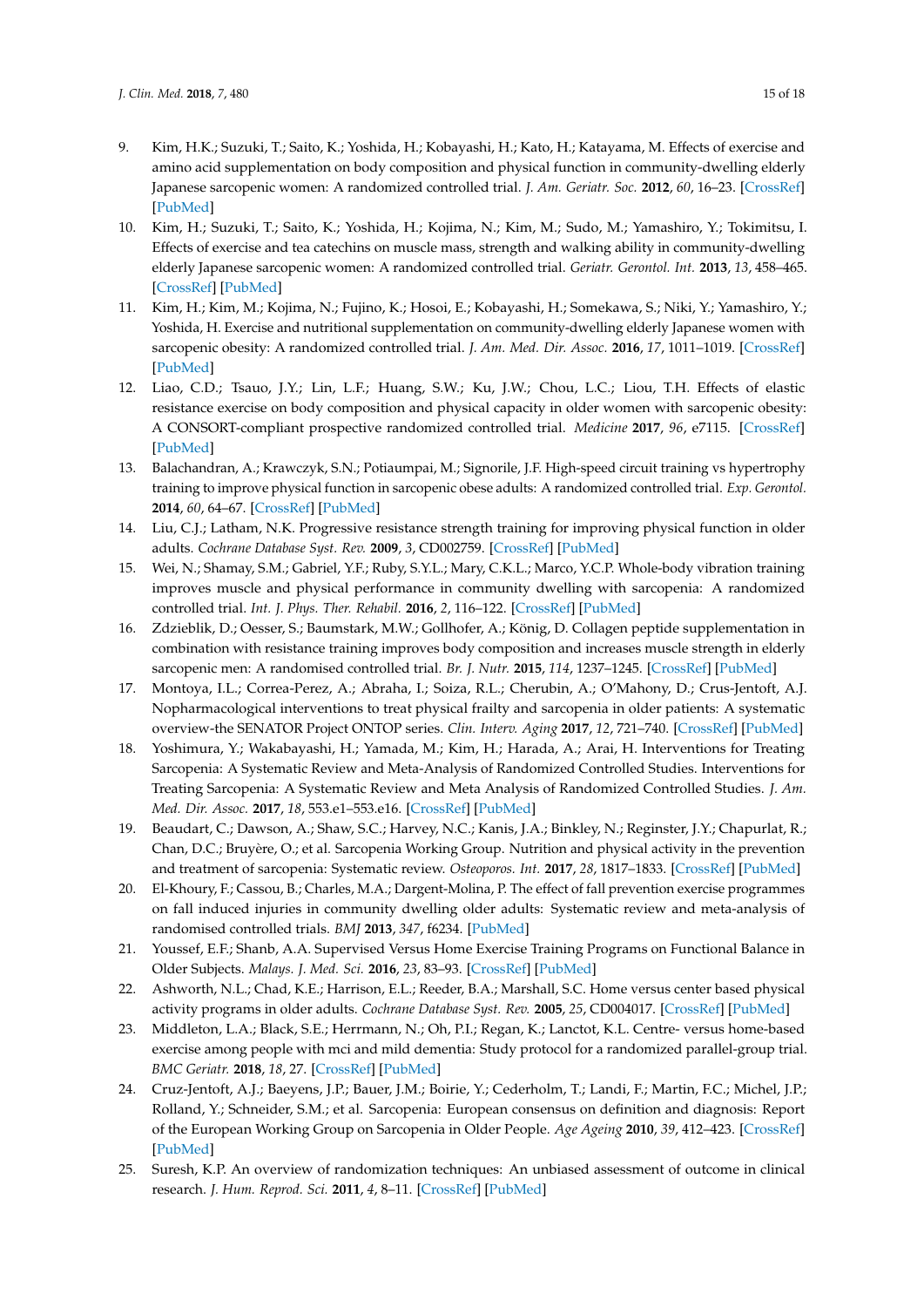- <span id="page-15-0"></span>26. Iannuzzi-Sucich, M.; Prestwood, K.M.; Kenny, A.M. Prevalence of sarcopenia and predictors of skeletal muscle mass in healthy, older men and women. *J. Gerontol. A Biol. Sci. Med. Sci.* **2002**, *57*, M772–M777. [\[CrossRef\]](http://dx.doi.org/10.1093/gerona/57.12.M772) [\[PubMed\]](http://www.ncbi.nlm.nih.gov/pubmed/12456735)
- <span id="page-15-1"></span>27. Folstein, M.F.; Folstein, S.E.; Mc Hugh, P.R. Mini Mental State: A practical method for grading the cognitive state of patients for the clinician. *J. Psychiatr. Res.* **1975**, *12*, 189–198. [\[CrossRef\]](http://dx.doi.org/10.1016/0022-3956(75)90026-6)
- <span id="page-15-2"></span>28. Bahat, G.; Tufan, A.; Tufan, F.; Kilic, S.; Akpinar, T.S.; Kose, M.; Erten, N.; Karan, M.A.; Cruz-Jentoft, A.J. Cut-off points to identify sarcopenia according to European Working Group on Sarcopenia in Older People (EWGSOP) definition. *Clin. Nutr.* **2016**, *35*, 1557–1563. [\[CrossRef\]](http://dx.doi.org/10.1016/j.clnu.2016.02.002) [\[PubMed\]](http://www.ncbi.nlm.nih.gov/pubmed/26922142)
- <span id="page-15-3"></span>29. Tsekoura, M.; Billis, E.; Gliatis, J.; Tsepis, E.; Matzaroglou, C.; Sakkas, G.K.; Beaudart, C.; Bruyere, O.; Tyllianakis, M.; Panagiotopoulos, E. Cross cultural adaptation of the Greek Sarcopenia Quality of Life (SarQoL®) questionnaire. *Disabil. Rehabil.* **2018**. accepted. [\[CrossRef\]](http://dx.doi.org/10.1080/09638288.2018.1514076) [\[PubMed\]](http://www.ncbi.nlm.nih.gov/pubmed/30453790)
- <span id="page-15-4"></span>30. Pagotto, V.; Ferreira dos Santo, K.; Malaquias, S.G.; Bachion, M.M.; Silveira, E.E. Calf circumference: Clinical validation for evaluation of muscle mass in the elderly. *Rev. Bras. Enferm.* **2018**, *71*, 322–328. [\[CrossRef\]](http://dx.doi.org/10.1590/0034-7167-2017-0121) [\[PubMed\]](http://www.ncbi.nlm.nih.gov/pubmed/29412289)
- 31. Kawakami, R.; Murakami, H.; Sanada, K.; Tanaka, N.; Sawada, S.S.; Tabata, I.; Higuchi, M.; Miyachi, M. Calf circumference as a surrogate marker of muscle mass for diagnosing sarcopenia in Japanese men and women. *Geriatr. Gerontol. Int.* **2015**, *15*, 969–976. [\[CrossRef\]](http://dx.doi.org/10.1111/ggi.12377) [\[PubMed\]](http://www.ncbi.nlm.nih.gov/pubmed/25243821)
- <span id="page-15-5"></span>32. Kim, S.; Kim, M.; Lee, Y.; Kim, N.; Yoon, T.Y.; Won, C.W. Calf Circumference as a Simple Screening Marker for Diagnosing Sarcopenia in Older Korean Adults: The Korean Frailty and Aging Cohort Study (KFACS). *J. Korean Med. Sci.* **2018**, *33*, e151. [\[CrossRef\]](http://dx.doi.org/10.3346/jkms.2018.33.e151) [\[PubMed\]](http://www.ncbi.nlm.nih.gov/pubmed/29760608)
- <span id="page-15-6"></span>33. Fox, B.; Henwood, T.; Schaap, L.; Bruyère, O.; Reginster, J.Y.; Beaudart, C.; Buckinx, F.; Roberts, H.; Cooper, C.; Cherubini, A.; et al. Adherence to a standardized protocol for measuring grip strength and appropriate cut-off values in adults over 65 years with sarcopenia: A systematic review protocol. *JBI Database Syst. Rev. Implement. Rep.* **2015**, *13*, 50–59. [\[CrossRef\]](http://dx.doi.org/10.11124/jbisrir-2015-2256) [\[PubMed\]](http://www.ncbi.nlm.nih.gov/pubmed/26571282)
- <span id="page-15-7"></span>34. Gadelha, A.B.; Neri, S.G.R.; Oliveira, R.J.; Bottaro, M.; David, A.C.; Vainshelboim, B.; Lima, R.M. Severity of sarcopenia is associated with postural balance and risk of falls in community-dwelling older women. *Exp. Aging Res.* **2018**, *44*, 258–269. [\[CrossRef\]](http://dx.doi.org/10.1080/0361073X.2018.1449591) [\[PubMed\]](http://www.ncbi.nlm.nih.gov/pubmed/29558320)
- <span id="page-15-8"></span>35. Guralnik, J.M.; Simonsicj, E.M.; Ferucci, L.; Glynn, R.J.; Berkman, L.F.; Blazer, D.G.; Scherr, P.A.; Wallace, R.B. A short physical performance battery assessing lower extremity function: Association with self-reported disability and prediction of mortality and nursing home admission. *J. Gerontol. Med. Sci.* **1994**, *49*, M85–M94. [\[CrossRef\]](http://dx.doi.org/10.1093/geronj/49.2.M85)
- <span id="page-15-9"></span>36. Beaudart, C.; Biver, E.; Reginster, J.Y.; Rizzoli, R.; Rolland, Y.; Bautmans, I.; Petermans, J.; Gillain, S.; Buckinx, F.; Van Beveren, J.; et al. Development of a self-administered quality of life questionnaire for sarcopenia in elderly subjects: The SarQoL. *Age Ageing* **2015**, *44*, 960–966. [\[CrossRef\]](http://dx.doi.org/10.1093/ageing/afv133) [\[PubMed\]](http://www.ncbi.nlm.nih.gov/pubmed/26433796)
- <span id="page-15-10"></span>37. Ritchie, C. Rating of Perceived Exertion (RPE). *J. Physiother.* **2012**, *58*, 62. [\[CrossRef\]](http://dx.doi.org/10.1016/S1836-9553(12)70078-4)
- <span id="page-15-11"></span>38. Borg, G. *Borg's Perceived Exertion and Pain Scales*; Human Kinetics: Champaign, IL, USA, 1998; pp. 47–77.
- <span id="page-15-12"></span>39. Jansons, P.; Robins, L.; O'Brien, L.; Haines, T. Gym-based exercise was more costly compared with home-based exercise with telephone support when used as maintenance programs for adults with chronic health conditions: Cost-effectiveness analysis of a randomised trial. *J. Physiother.* **2018**, *64*, 48–54. [\[CrossRef\]](http://dx.doi.org/10.1016/j.jphys.2017.11.010) [\[PubMed\]](http://www.ncbi.nlm.nih.gov/pubmed/29289580)
- <span id="page-15-16"></span>40. Kanamori, S.; Takamiya, T.; Inoue, S. Group exercise for adults and elderly: Determinants of participation in group exercise and its associations with health outcome. *J. Phys. Fit. Sports Med.* **2015**, *4*, 315–320. [\[CrossRef\]](http://dx.doi.org/10.7600/jpfsm.4.315)
- <span id="page-15-13"></span>41. Munro, J.F.; Nicholl, J.P.; Brazier, J.E.; Davey, R.; Cochrane, T. Cost effectiveness of a community based exercise programme in over 65 year olds: Cluster randomised trial. *J. Epidemiol. Community Health* **2004**, *58*, 1004–1010. [\[CrossRef\]](http://dx.doi.org/10.1136/jech.2003.014225) [\[PubMed\]](http://www.ncbi.nlm.nih.gov/pubmed/15547060)
- <span id="page-15-14"></span>42. O'Keeffe, M.; Hayes, A.; Mc Creesh, K.; Purtill, H.; O'Sullivan, K. Are group-based and individual physiotherapy exercise programmes equally effective for musculoskeletal conditions? A systematic review and meta-analysis. *Br. J. Sports Med.* **2017**, *51*, 126–132. [\[CrossRef\]](http://dx.doi.org/10.1136/bjsports-2015-095410) [\[PubMed\]](http://www.ncbi.nlm.nih.gov/pubmed/27343238)
- <span id="page-15-15"></span>43. Cruz-Jentoft, A.J.; Bahat, G.; Bauer, J.; Boirie, Y.; Bruyère, O.; Cederholm, T.; Cooper, C.; Landi, F.; Rolland, Y.; Sayer, A.A.; et al. Sarcopenia: Revised European consensus on definition and diagnosis. *Age Ageing* **2018**. Epub ahead of print. [\[CrossRef\]](http://dx.doi.org/10.1093/ageing/afy169) [\[PubMed\]](http://www.ncbi.nlm.nih.gov/pubmed/30312372)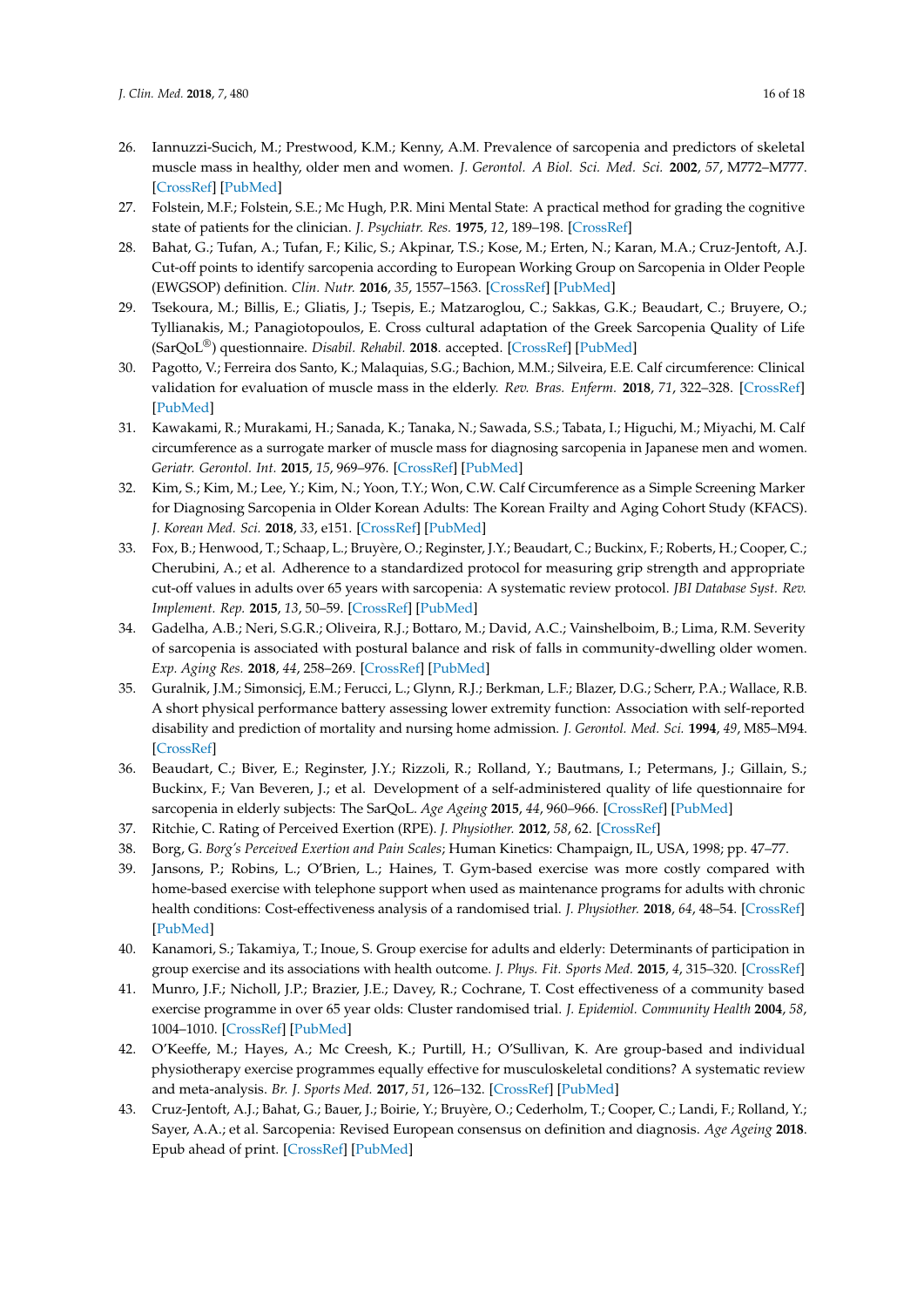- <span id="page-16-0"></span>44. Rubenstein, L.Z.; Josephson, K.R.; Trueblood, P.R.; Loy, S.; Harker, J.O.; Pietruszka, F.M.; Robbins, A.S. Effects of a Group Exercise Program on Strength, Mobility, and Falls Among Fall-Prone Elderly Men. *J. Gerontol. A Biol. Sci. Med. Sci.* **2000**, *55*, M317–M321. [\[CrossRef\]](http://dx.doi.org/10.1093/gerona/55.6.M317) [\[PubMed\]](http://www.ncbi.nlm.nih.gov/pubmed/10843351)
- <span id="page-16-1"></span>45. Maruya, K.; Asakawa, Y.; Ishibashi, H.; Fujita, H.; Arai, T.; Yamaguchi, H. Effect of a simple and adherent home exercise program on the physical function of community dwelling adults sixty years of age and older with pre-sarcopenia or sarcopenia. *J. Phys. Ther. Sci.* **2016**, *28*, 3183–3188. [\[CrossRef\]](http://dx.doi.org/10.1589/jpts.28.3183) [\[PubMed\]](http://www.ncbi.nlm.nih.gov/pubmed/27942146)
- <span id="page-16-2"></span>46. Eakin, E.; Reeves, M.; Lawler, S.; Graves, N.; Oldenburg, B.; Del Mar, C.; Wilke, K.; Winkler, E.; Barnett, A. Telephone counseling for physical activity and diet in primary care patients. *Am. J. Prev. Med.* **2009**, *36*, 142–149. [\[CrossRef\]](http://dx.doi.org/10.1016/j.amepre.2008.09.042) [\[PubMed\]](http://www.ncbi.nlm.nih.gov/pubmed/19062240)
- <span id="page-16-3"></span>47. Farrance, C.; Tsofliou, F.; Clark, C. Adherence to community based group exercise interventions for older people: A mixed-methods systematic review. *Prev. Med.* **2016**, *87*, 155–166. [\[CrossRef\]](http://dx.doi.org/10.1016/j.ypmed.2016.02.037) [\[PubMed\]](http://www.ncbi.nlm.nih.gov/pubmed/26921655)
- <span id="page-16-4"></span>48. Komatsu, H.; Yagasaki, K.; Saito, Y.; Oguma, Y. Regular group exercise contributes to balanced health in older adults in Japan: A qualitative study. *BMC Geriatr.* **2017**, *17*, 190. [\[CrossRef\]](http://dx.doi.org/10.1186/s12877-017-0584-3) [\[PubMed\]](http://www.ncbi.nlm.nih.gov/pubmed/28830443)
- <span id="page-16-5"></span>49. Beaudart, C.; Biver, E.; Reginster, J.Y.; Rizzoli, R.; Rolland, Y.; Bautmans, I.; Petermans, J.; Gillain, S.; Buckinx, F.; Dardenne, N.; et al. Validation of the  $SarQoL^{\circledcirc}$ , a specific health-related quality of life questionnaire for Sarcopenia. *J. Cachexia Sarcopenia Muscle* **2017**, *8*, 238–244. [\[CrossRef\]](http://dx.doi.org/10.1002/jcsm.12149) [\[PubMed\]](http://www.ncbi.nlm.nih.gov/pubmed/27897430)
- 50. Gasparik, A.I.; Mihai, G.; Beaudart, C.; Bruyere, O.; Pop, R.M.; Reginster, J.Y.; Pascanu, I.M. Psychometric performance of the Romanian version of the SarQoL, a health-related quality of life questionnaire for sarcopenia. *Arch. Osteoporos.* **2017**, *12*, 103. [\[CrossRef\]](http://dx.doi.org/10.1007/s11657-018-0516-7) [\[PubMed\]](http://www.ncbi.nlm.nih.gov/pubmed/30225653)
- 51. Geerinck, A.; Scheppers, A.; Beaudart, C.; Bruyère, O.; Vandenbussche, W.; René Bautman, R.; Delye, S.; Bautmans, I. Translation and validation of the Dutch SarQoL<sup>®</sup>, a quality of life questionnaire specific to sarcopenia. *J. Musculoskelet. Neuronal Interact.* **2018**, in press.
- 52. Konstantynowicz, J.; Abramowicz, P.; Glinkowski, W.; Taranta, E.; Marcinowicz, L.; Dymitrowicz, M.; Reginster, J.-Y.; Bruyere, O.; Beaudart, C. Polish Validation of the SarQoL®, a Quality of Life Questionnaire Specific to Sarcopenia. *J. Clin. Med.* **2018**, *7*, 323. [\[CrossRef\]](http://dx.doi.org/10.3390/jcm7100323) [\[PubMed\]](http://www.ncbi.nlm.nih.gov/pubmed/30287728)
- <span id="page-16-6"></span>53. Beaudart, C.; Edwards, M.; Moss, C.; Reginster, J.Y.; Moon, R.; Parsons, C.; Demoulin, C.; Rizzoli, R.; Biver, E.; Dennison, E.; et al. English translation and validation of the SarQoL, a quality of life questionnaire specific for sarcopenia. *Age Ageing* **2017**, *46*, 271–276. [\[CrossRef\]](http://dx.doi.org/10.1093/ageing/afw192) [\[PubMed\]](http://www.ncbi.nlm.nih.gov/pubmed/27789428)
- <span id="page-16-7"></span>54. Beaudart, C.; Reginster, J.Y.; Geerinck, A.; MédéaLocquet, M.; Bruyère, O. Current review of the SarQoL®: A health-related quality of life questionnaire specific to sarcopenia. *Expert Rev. Pharmacoeconom. Outcomes Res.* **2017**, *17*, 335–341. [\[CrossRef\]](http://dx.doi.org/10.1080/14737167.2017.1360768) [\[PubMed\]](http://www.ncbi.nlm.nih.gov/pubmed/28749192)
- <span id="page-16-8"></span>55. Rejeski, W.J.; Mihalko, S.L. Physical activity and quality of life in older adults. *J. Gerontol. A Biol. Sci. Med. Sci.* **2001**, *56*, 23–35. [\[CrossRef\]](http://dx.doi.org/10.1093/gerona/56.suppl_2.23) [\[PubMed\]](http://www.ncbi.nlm.nih.gov/pubmed/11730235)
- <span id="page-16-9"></span>56. Nourhashémi, F.; Andrieu, S.; Gillette-Guyonnet, S.; Vellas, B.; Albarède, J.L.; Grandjean, H. Instrumental Activities of Daily Living as a Potential Marker of Frailty: A Study of 7364 Community-Dwelling Elderly Women (the EPIDOS Study). *J. Gerontol. A Biol. Sci. Med. Sci.* **2001**, *25*, M448–M453. [\[CrossRef\]](http://dx.doi.org/10.1093/gerona/56.7.M448)
- <span id="page-16-10"></span>57. Millán-Calenti, J.C.; Tubío, J.; Pita-Fernández, S.; González-Abraldes, I.; Lorenzo, T.; Fernández-Arruty, T.; Maseda, A. Prevalence of functional disability in activities of daily living (ADL), instrumental activities of daily living (IADL) and associated factors, as predictors of morbidity and mortality. *Arch. Gerontol. Geriatr.* **2010**, *50*, 306–310. [\[CrossRef\]](http://dx.doi.org/10.1016/j.archger.2009.04.017) [\[PubMed\]](http://www.ncbi.nlm.nih.gov/pubmed/19520442)
- <span id="page-16-11"></span>58. Rubio, E.; Lázaro, A.; Sánchez-Sánchez, A. Social participation and independence in activities of daily living: A cross sectional study. *BMC Geriatr.* **2009**, *9*, 26. [\[CrossRef\]](http://dx.doi.org/10.1186/1471-2318-9-26) [\[PubMed\]](http://www.ncbi.nlm.nih.gov/pubmed/19583855)
- <span id="page-16-12"></span>59. Iolascon, G.; Di Pietro, G.; Gimigliano, F.; Mauro, G.L.; Moretti, A.; Giamattei, M.T.; Ortolani, S.; Tarantino, U.; Brandi, M.L. Physical exercise and sarcopenia in older people: Position paper of the Italian Society of Orthopaedics and Medicine (OrtoMed). *Clin. Cases Miner. Bone Metab.* **2014**, *11*, 215–221. [\[CrossRef\]](http://dx.doi.org/10.11138/ccmbm/2014.11.3.215) [\[PubMed\]](http://www.ncbi.nlm.nih.gov/pubmed/25568656)
- <span id="page-16-13"></span>60. Ziaaldini, M.M.; Marzetti, E.; Picca, A.; Murlasits, Z. Biochemical pathways of sarcopenia and their modulation by physical exercise: A narrative review. *Front. Med.* **2017**, *4*, 167. [\[CrossRef\]](http://dx.doi.org/10.3389/fmed.2017.00167) [\[PubMed\]](http://www.ncbi.nlm.nih.gov/pubmed/29046874)
- <span id="page-16-14"></span>61. Morris, J.N.; Hardman, A.E. Walking to health. *Sports Med.* **1997**, *23*, 306–332. [\[CrossRef\]](http://dx.doi.org/10.2165/00007256-199723050-00004) [\[PubMed\]](http://www.ncbi.nlm.nih.gov/pubmed/9181668)
- <span id="page-16-15"></span>62. Graves, J.E.; Pollock, M.L.; Montain, S.J.; Jackson, A.S.; O Keefe, J.M. The effects of hand held weights on the physiological responses to walking exercise. *Med. Sci. Sports Exerc.* **1987**, *19*, 260–265. [\[CrossRef\]](http://dx.doi.org/10.1249/00005768-198706000-00013) [\[PubMed\]](http://www.ncbi.nlm.nih.gov/pubmed/3600240)